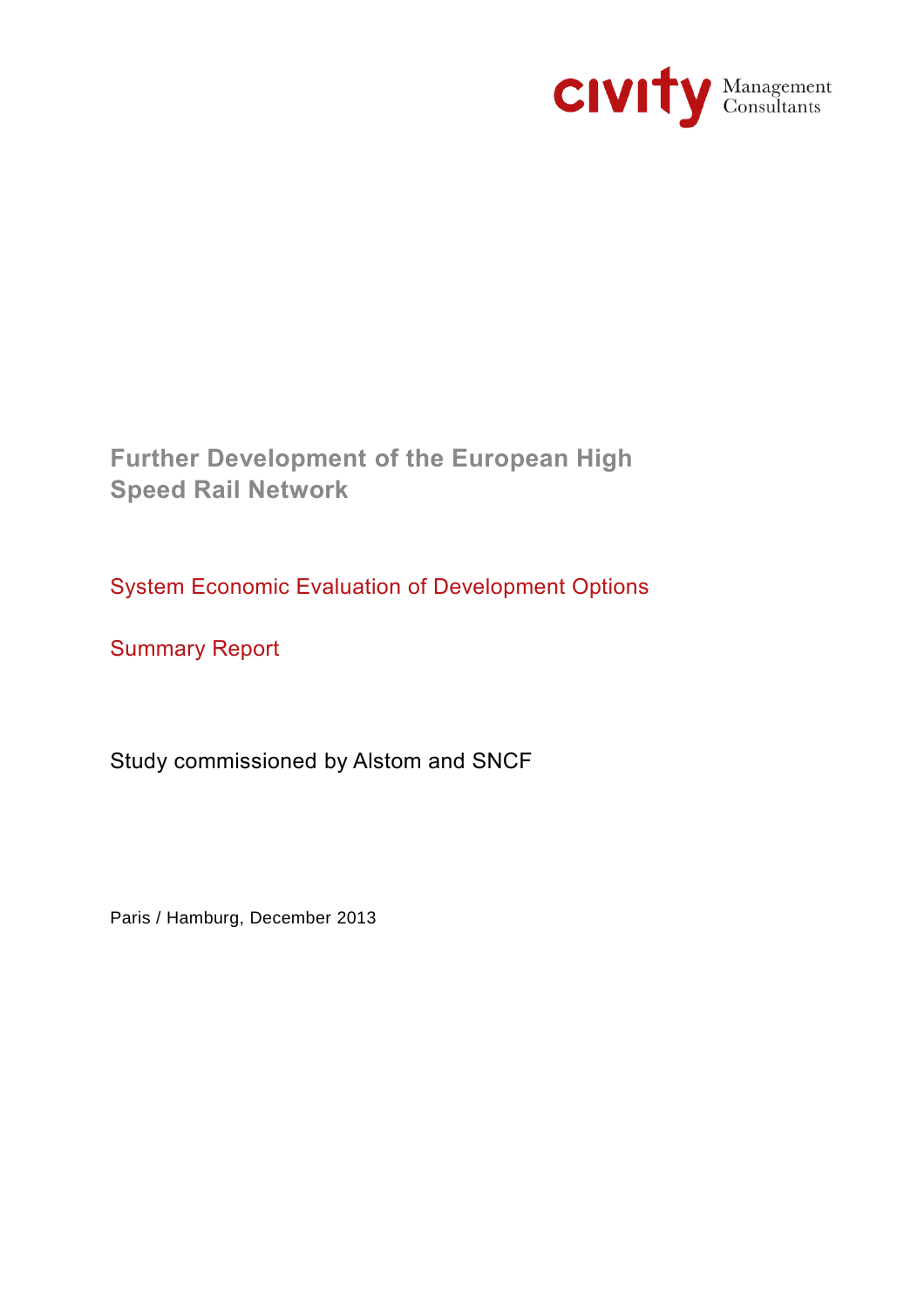

## **Executive Summary**

European policymakers are committed to expansion of the European high speed rail network in order to improve mobility and connectivity. Exactly **how** the European rail network is to be expanded remains unclear. Potential options include (i) new very high speed rail lines (VHS) with design speeds at or above 300 km/h, (ii) new medium high speed rail lines (MHS) with design speeds at 250 - 280 km/h, or (iii) upgrades of conventional lines (CUP) typically at 200 - 220 km/h. This document uses a high-level system economic analysis to assess the options and identify patterns where each option is preferable.

This full system economic analysis includes railway system costs as well as commercial and wider socioeconomic benefits. System costs consist of infrastructure costs, which are typically dominant, and train operators' costs. System benefits consist of commercial revenues, user benefits through travel time gains and wider socioeconomic benefits.

The benefits generated in this analysis are fundamentally driven by passenger demand. The passenger volume observed on existing European rail corridors ranges significantly from as little as 3 million to as many as 39 million passengers per year. A larger passenger market size at the origin, destination and key intermediate stops permits an attractive frequency of train services and is a prerequisite to justify the construction of expensive infrastructure. For all potential investment options, these markets must have a large and dense enough population and economic base to boost travel demand.

The widespread belief that train operators' costs for higher speed options are higher is inaccurate. In fact, on corridors suitable for very high speed travel, operations costs of modern and purpose-built trainsets are lowest at design speeds between 250 km/h and 300 km/h and only gradually increase at speeds beyond 300 km/h. This is primarily a result of the higher train mileage covered by faster trains in the same amount of time. As a result, labour costs and rolling stock capital costs decrease with higher speeds. These costs are then counterbalanced by the cost of increasing energy consumption at very high speeds.

The design speed of lines is only one of many parameters that impacts infrastructure costs. Infrastructure, which includes track, civil structures, signalling/train control, electrification and all other related assets, typically represents the dominant cost component of all new rail systems, regardless of whether the system is very high speed or lower. Important infrastructure cost drivers are (i)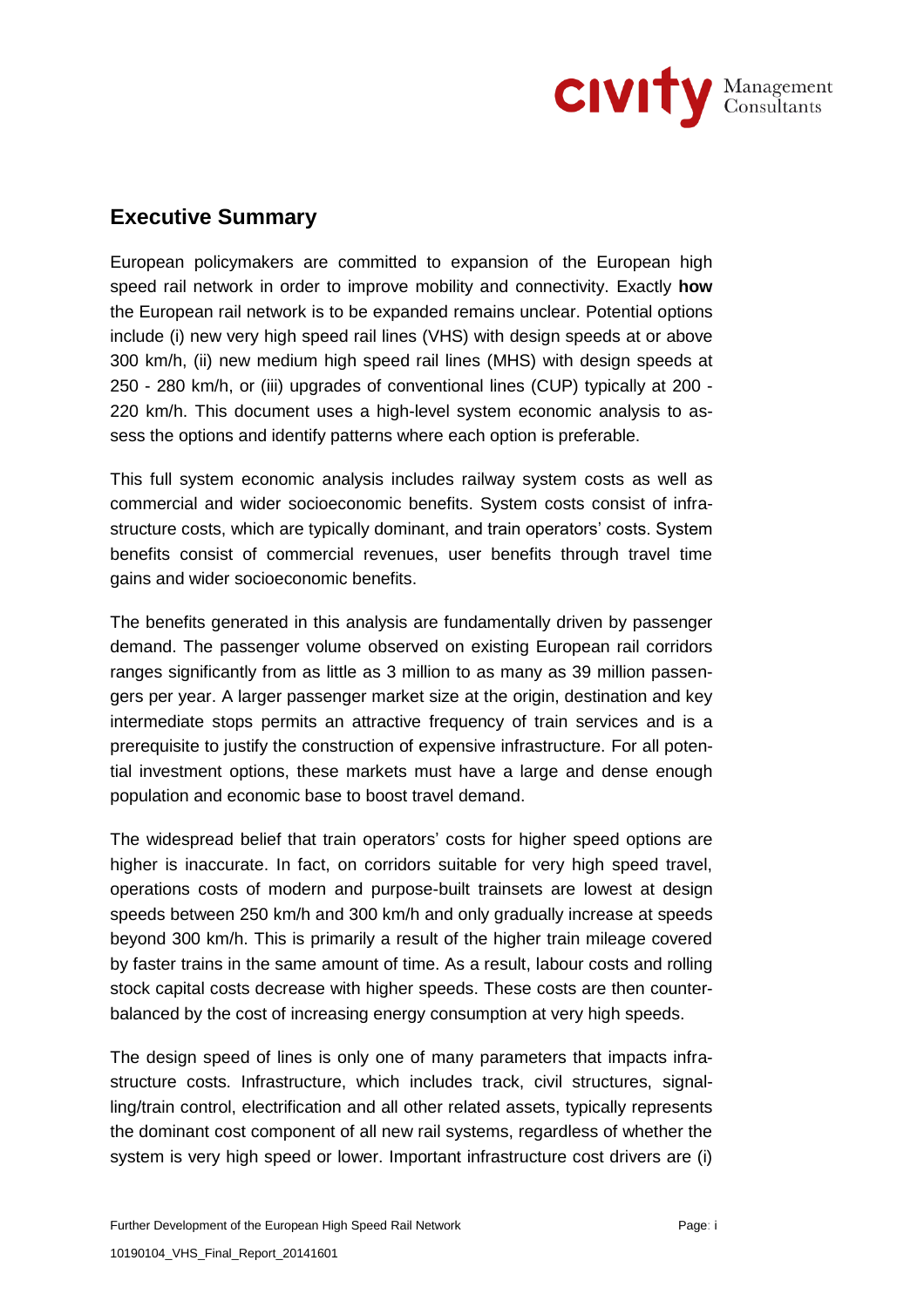

the degree of required civil structures along the line, (ii) where applicable, the additional cost needed to accommodate a mix of both high speed trains and slower, heavier trains such as freight trains and (iii) massive surcharges to build or refurbish any new line in a densely populated urban area. As a consequence, infrastructure costs, whether for new or upgraded lines, depend strongly on the specific corridor characteristics and the operational strategy of the railway. Therefore, in all options, infrastructure costs can vary substantially. The cost ranges overlap and are not only a function of speed.

Commercial revenues are generally a direct function of passenger demand. Studies measuring the demand elasticity of higher speed rail systems show that the competitiveness of high speed rail compared against other modes is highest at distances between 300 km and 800 km, which in other words is where the highest elasticities of demand are observed. At shorter distances, effective travel time gains are perceived as less relevant by the passenger. At longer distances, air travel tends to maintain its competitive advantage. The driver for travel time gains is effective speed, not design speed. The ratio of effective speed to design speed ("speed yield") differs widely for existing European corridors. The investment for very high speed is only justified if high speed yields can be achieved.

In corridors with high travel time elasticity, the business case for higher and very high speed options can be made, because the increased demand from markets with sizeable passenger volumes translates into higher revenues. Additionally, the potential to charge a price premium for higher speed services (and ideally high quality branded products such as the AVE, Eurostar, ICE, TGV, Thalys and others) can be used to increase revenues further.

User benefits, specifically passenger travel time savings, are a major noncommercial but socioeconomic benefit. Effective travel time savings and passenger volumes translate directly into user benefits. In effect, user benefits are broadly proportional to demand and speed gains when compared to competing modes.

External costs (emissions, land use, safety risks) of all transport modes are significant. Differences between external costs of competing modes can be considered as relative external benefits. Rail has external cost advantages over air and still more so over road transportation. The external cost differences between the options are relatively small, however, compared to commercial revenues and user benefits. Still, a shift from road and air to rail reduces overall external costs for the corridor and thus generates external benefits. In many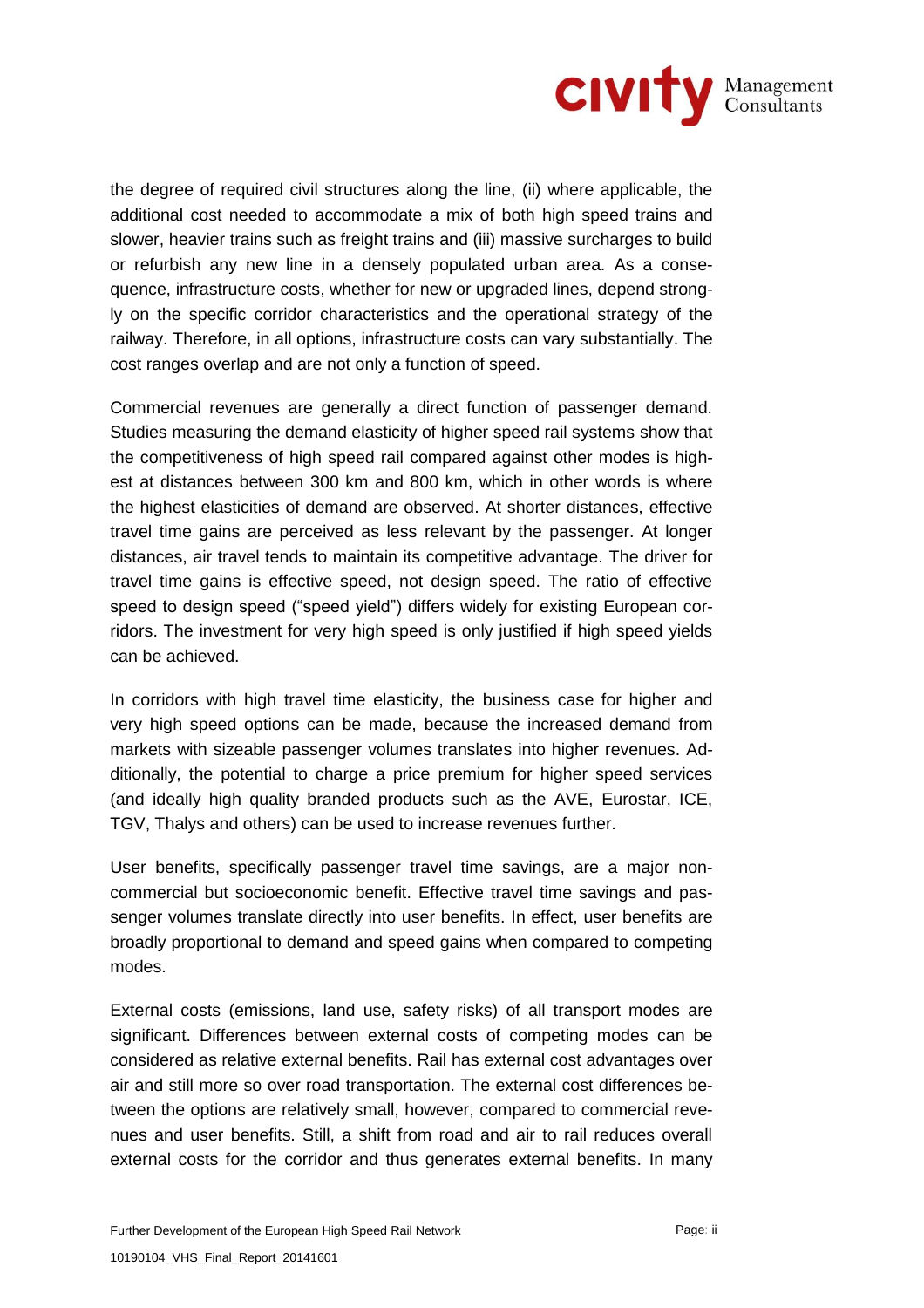

cases, however, higher speed rail not only shifts traffic but induces new demand which comes with higher external cost to the rail mode.

The choice of developing a corridor with very high speed rail, medium high speed rail or a conventional upgrade depends on a complex array of operational, infrastructural and market parameters. In healthy demand and elasticity scenarios, very high speed is often the superior option while in other scenarios a conventional upgrade may have a better benefit-cost ratio. In favourable scenarios, e.g. those with high demand and elasticity, benefit-cost ratios can be as high as 2,0 to 3,0. In more modest demand and elasticity scenarios, very high speed and conventional upgrade benefit-cost ratios tend to be similar but with proportionally lower absolute values. The medium high speed option, in contrast, often has a lower benefit-cost ratio since infrastructure costs are approximately the same as for very high speed while the demand is lower. Because of the complex array of parameters, each potential rail corridor must be analysed individually to assess which option is optimal.

As already mentioned, favourable conditions for very high speed exist in scenarios with healthy passenger demand, high speed yield and strong demand elasticity. Such corridors are particularly suitable for very high speed when longer stretches of uninterrupted travel at consistent speeds (i.e. high speed yield) can be assured. Very high speed can then make up for potentially higher infrastructure costs through substantially higher user benefits and commercial revenues. Very high speed is preferable over conventional upgrades when the gap between very high speed and conventional upgrade infrastructure costs is relatively low. Finally, if capacity constraints are an issue, very high speed has the best ability to help alleviate future congestion. Increased effective speed and shortened cycle time of trains result in increased network capacity. On congested networks, the construction of a new corridor also frees up conventional lines for other uses.

Construction of a medium high speed system with design speeds of 250 - 280 km/h is often not an optimal choice from a benefit-cost perspective. In a few exceptional cases where specific alignment constraints could make very high speed infrastructure more expensive than medium high speed infrastructure, this option may be preferable. In networks with foreseeable and sustained growth rates, very high speed systems offer higher capacity reserves for the future than lower speed options can. These factors can make a very high speed option the better long-term choice even if lower speed options would be sufficient to accommodate the traffic in the short to medium term.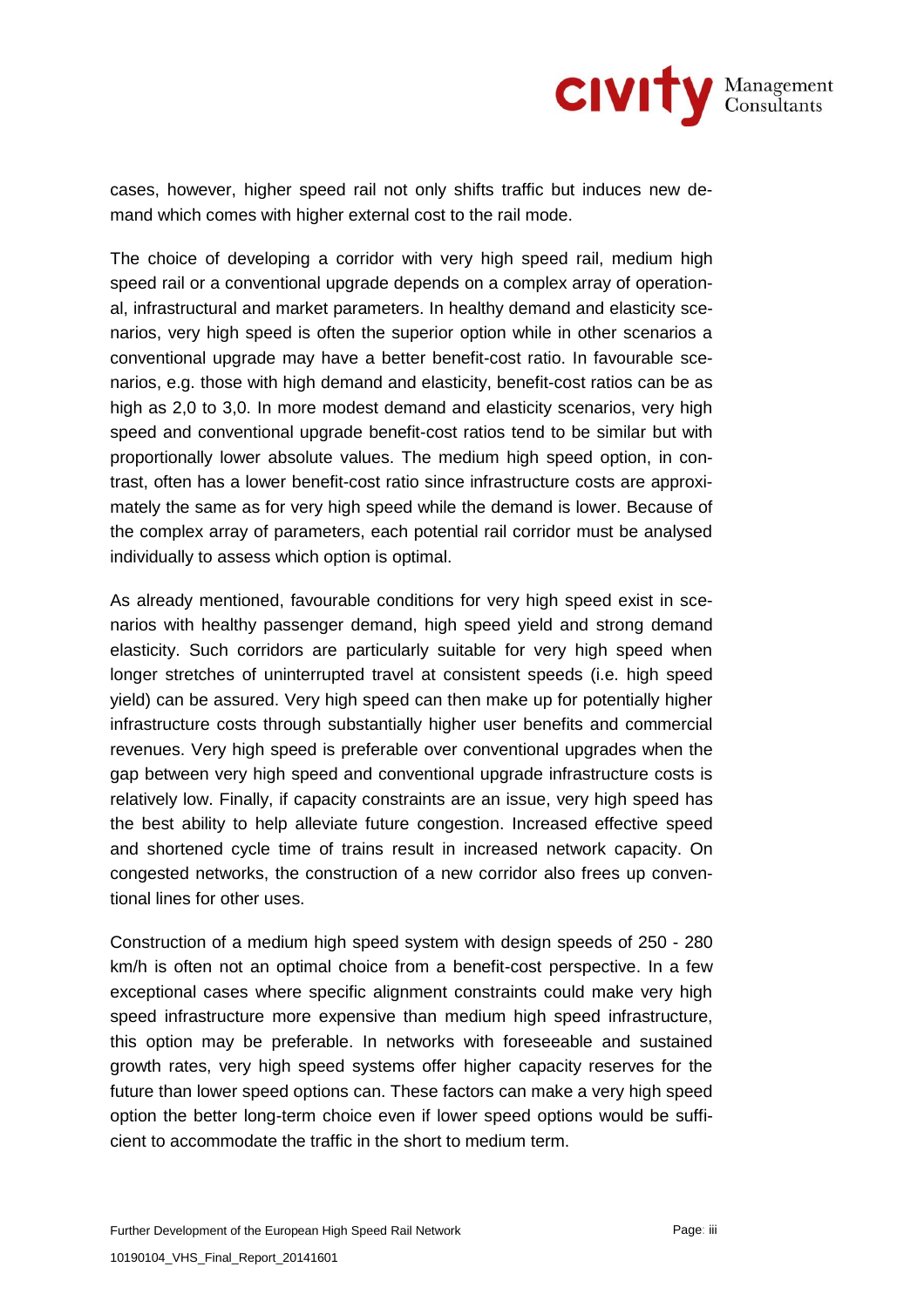

Upgrading conventional lines to speeds of 200 - 220 km/h makes sense in a variety of scenarios. One of the most attractive reasons for upgrading is the potentially relatively low additional cost of infrastructure required compared to the construction of a new line. However, in practice, upgrading expenditures can sometimes exceed normal levels by far, nearing costs of higher speed options. This can happen when upgrading takes place in densely populated urban areas or when more fundamental changes in the alignment and equipment of a corridor are required. In terms of benefits, time savings and additional revenues can be generated in cases where the upgrading already represents a substantial leap forward compared to the previous railway offering. A conventional upgrade has less potential to achieve demand that higher speed rail could generate. However, in situations where very or medium high speed rail designs cannot deliver superior speed yields, conventional upgrades are fit for purpose and capable of achieving better benefit-cost ratios.

European policymakers have prioritised a number of corridors for further development of the European high speed rail network. Within a subset of this portfolio, a number of corridors have the necessary characteristics that make them candidates for very high speed rail. The candidate corridors within this subset selected for additional analysis are:

- *Amsterdam – Berlin – Warsaw*
- *Riga – Warsaw*

For both corridors, the benefit-cost ratio is comparatively high for the conventional upgrade and very high speed rail. Between these two options, the ratio is slightly higher for the conventional upgrade, yet in terms of the absolute surplus benefit, very high speed rail is the better choice for both corridors and is particularly large compared to an upgrade on the *Amsterdam - Warsaw* corridor.

This report represents a strategic analysis to examine the benefits and costs of very high speed rail, medium high speed rail, and conventional upgrades. Further corridor-specific assessment by the member states and railway administrations is needed to study benefits and costs more thoroughly before making a final decision on the optimal speed option for an actual corridor. As the process of integrating Europe through higher speed rail moves forward and decisions about speed options need to be made, this document can be used to help guide corridor-specific analyses.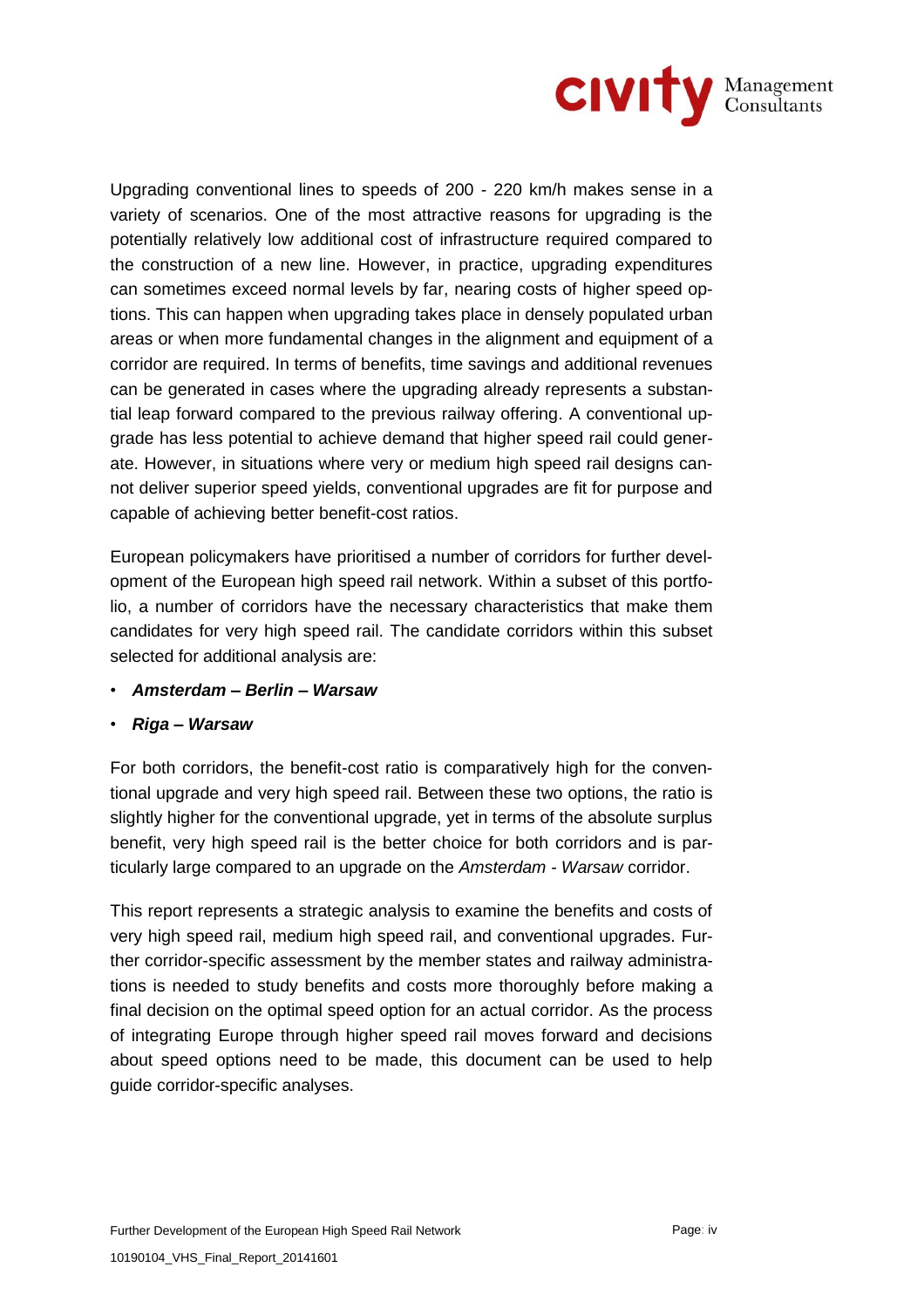

# **Table of Contents**

|            |                                         | <b>Executive Summary</b>                       | i              |
|------------|-----------------------------------------|------------------------------------------------|----------------|
| 1.         | Introduction                            | 1                                              |                |
| 2.         | European High Speed Rail Context        | 3                                              |                |
| 3.         | General System Economic Analysis        | 6                                              |                |
|            | 3.1                                     | Overview                                       | 6              |
|            | 3.2                                     | <b>Higher Speed Options</b>                    | 6              |
|            | 3.3                                     | <b>Full System Economic Account</b>            | $\overline{7}$ |
|            | 3.4                                     | <b>Principal Benefit and Cost Constituents</b> | 9              |
|            | 3.5                                     | <b>Results and Sensitivity Analysis</b>        | 17             |
|            | 3.6                                     | <b>Results and Sensitivity Analysis</b>        | 26             |
| 4.         | Future Higher Speed Corridors in Europe | 28                                             |                |
|            | 4.1                                     | <b>Broad Assessment of Candidate Corridors</b> | 28             |
|            | 4.2                                     | System Economic Model Application - Top Sample | 29             |
| 5.         | <b>Summary and Conclusions</b>          | 33                                             |                |
| Glossary   | $G-1$                                   |                                                |                |
| References | $R-1$                                   |                                                |                |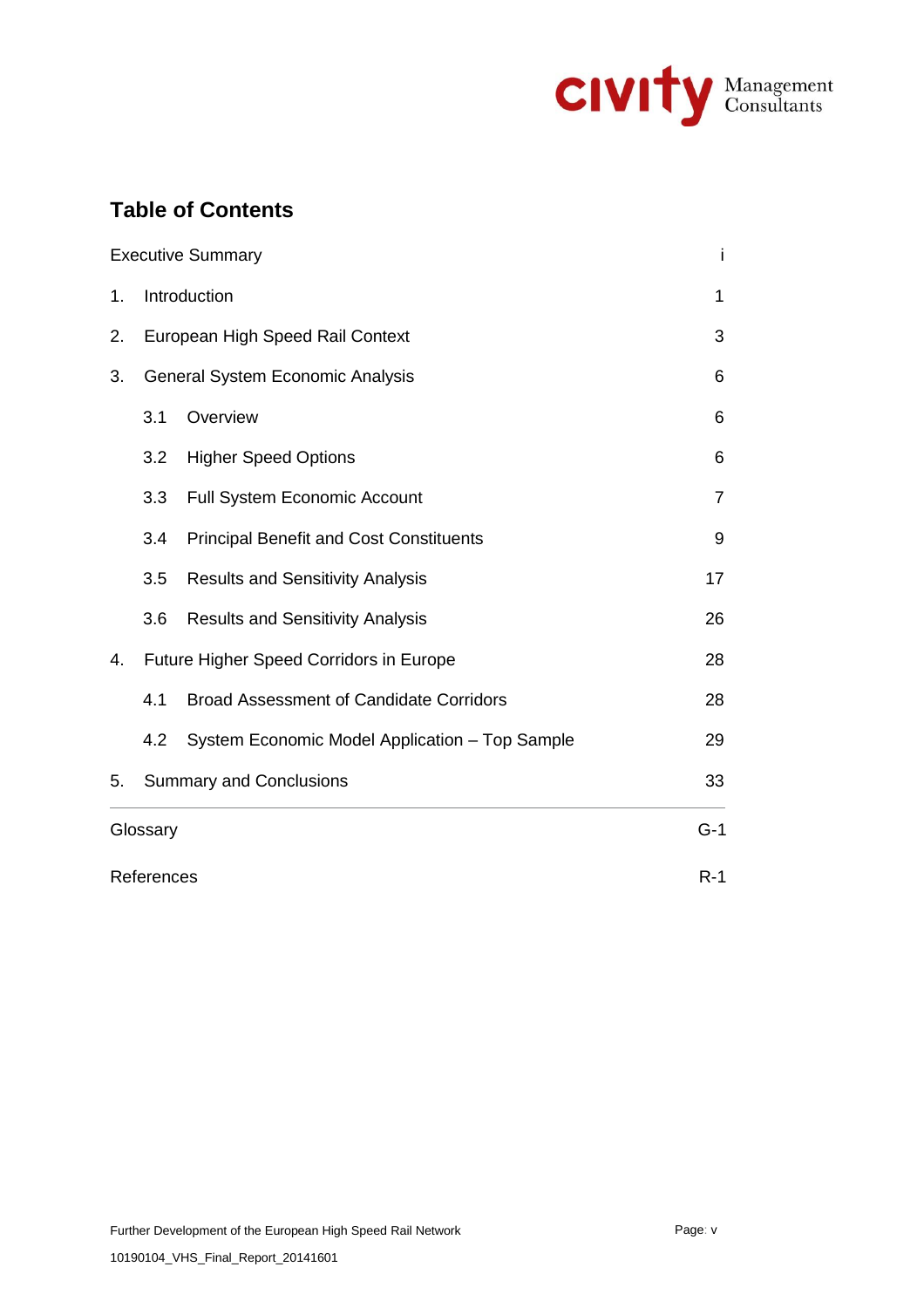

# **1. Introduction**

European policymakers are committed to expansion of the European high speed rail network in order to improve mobility and connectivity. Exactly **how** the European rail network is to be expanded remains unclear. Potential options include (i) new very high speed rail lines (VHS) with design speeds at or above 300 km/h, (ii) new medium high speed rail lines (MHS) with design speeds at 250 - 280 km/h, or (iii) upgrades of conventional lines (CUP) typically at 200 - 220 km/h. This document uses a high-level system economic analysis to assess the options and identify patterns where each option is preferable.

This full system economic analysis includes railway system costs as well as commercial and wider socioeconomic benefits. System costs consist of infrastructure costs, which are typically dominant, and train operators' costs. System benefits consist of commercial revenues, user benefits through travel time gains and wider socioeconomic benefits.

Chapter 2 sets the framework by describing the European policy context and the stated intent of the European Commission to further develop the high-speed rail network over the next one or two decades.

Chapter 3 describes the three pillars for the analysis. The first pillar of the analysis includes the foundation and characteristics of the model. The second pillar includes the modelling of a variety of "real life" scenarios under typical European rail circumstances. The third pillar applies the analytical framework to assess potential future corridors.

Chapter 3 describes the system economic analysis and is the heart of the scenario analysis. Within this chapter, the report provides a profile of key characteristics for the three principal rail development options and describes the overall logic of the system economic model. It will also include the model components and specifications. The system economic analysis is conducted to model a variety of "real life" scenarios under typical European rail circumstances. A systematic sensitivity analysis of such scenarios is performed to provide detailed comparisons of how the benefits and costs behave under each circumstance, and how the inputs affect the overall results. All input data to the modelling are based on empirical research for existing conventional and high speed railway systems in Europe. Standard input data are used as a starting point to gauge the model; sensitivity analysis is then undertaken to model and understand the impact of varying input parameters within realistic European ranges.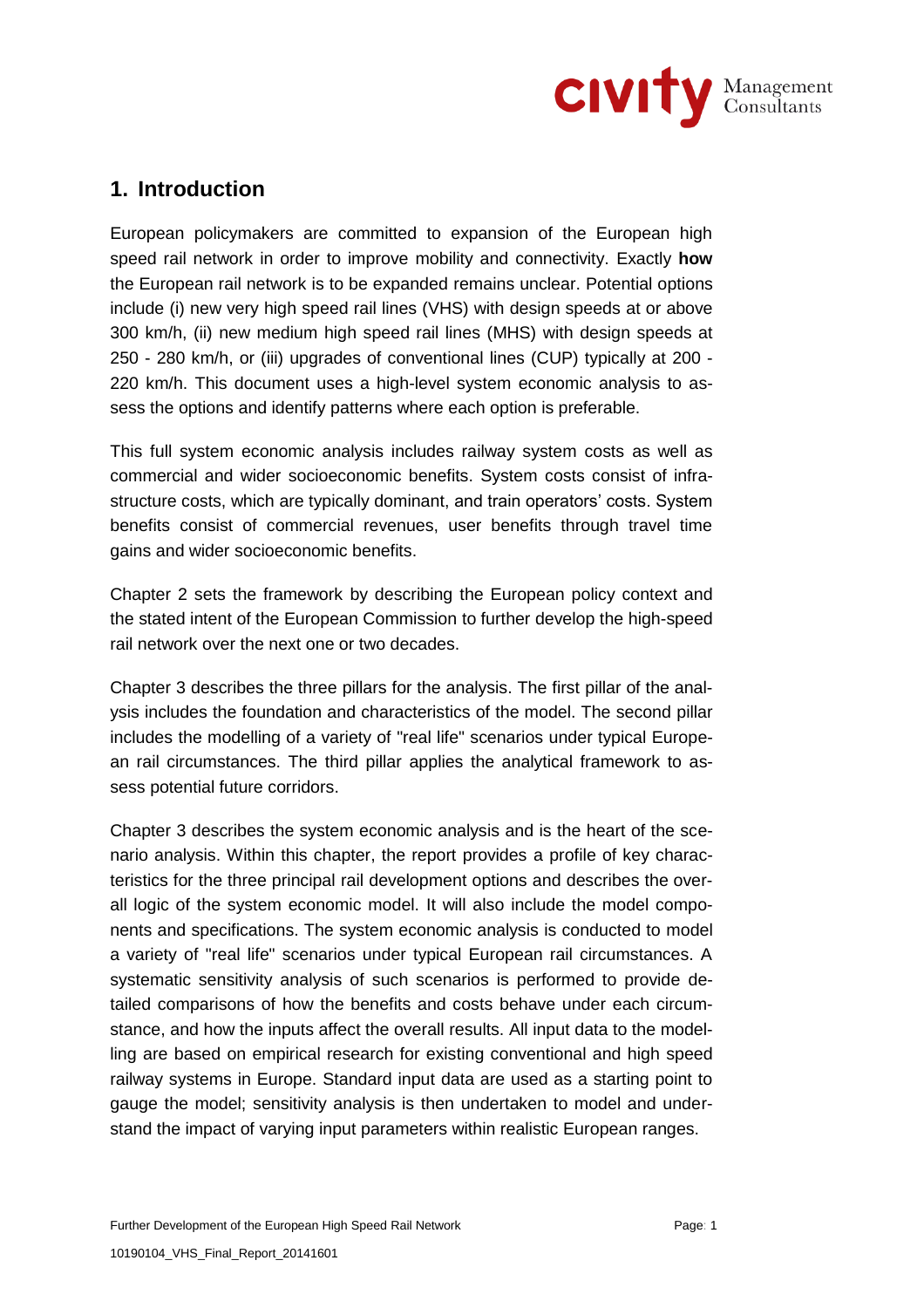

The model itself is capable of handling a range of given configurations and respective system parameters. It is generic enough to be used in future studies to carry out high level assessments of corridors under discussion.

Based on this systematic scenario analysis, the results and sensitivity analysis provides strategic conclusions on the economic justification of investments in higher speed options and shows how choosing between rail development options is situation-dependent.

Chapter 4 of this document applies the model to assess potential future higher speed corridors. It applies the options of very high speed rail, high speed rail, and conventional upgrade to proposed high speed rail corridors in Europe that have been discussed as candidate corridors or could be eligible for investment. From a large sample of candidate corridors, two are chosen and analysed using the model analysis framework, then interpreted and proposed for further consideration.

Finally, Chapter 5 provides a summary and conclusions related to analysis findings. Detailed background information is available regarding the topics highlighted in this report.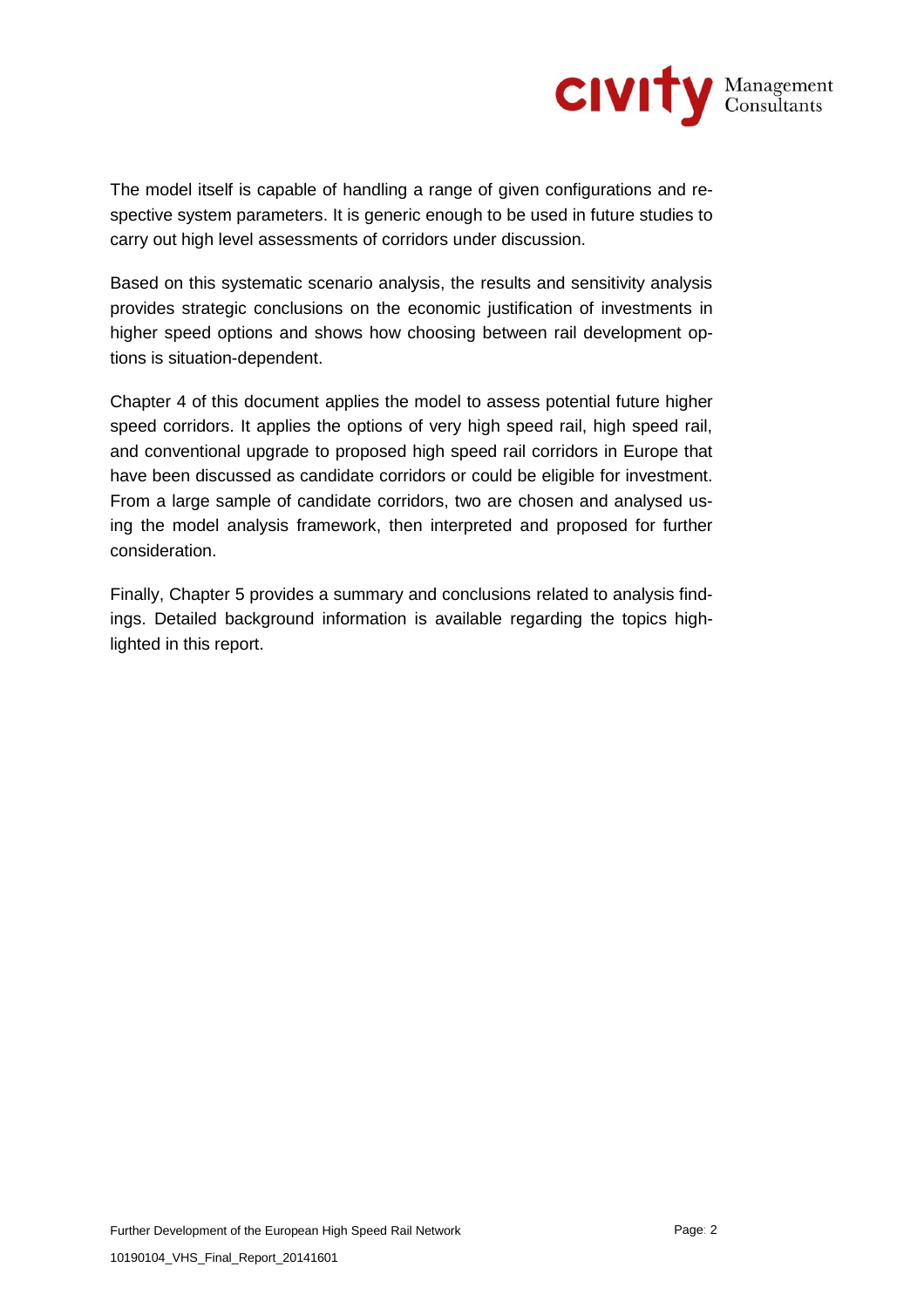

# **2. European High Speed Rail Context**

The European Commission (EC) has far-reaching ambitions for the development of the European high speed rail network. As stated in its 2011 White Paper, the European Commission envisages a tripling of the line-kilometers in the current system by 2030 and a completion of a coherent high speed rail network by 2050. The vision of a coherent network includes links and accessibility between all major cities and core network airports.

The policy for a European-wide high speed rail network calls for the majority of all medium-distance intercity passenger traffic to move by rail as compared to other modes such as on road or by air. Additionally, the policy calls for 50 % of all freight to shift over to non-road corridors by 2050 in Europe, which has network capacity implications. A shift to rail for passenger and freight traffic is intended to support the transportation sector in achieving a reduction in greenhouse gas emissions of 60% between 1990 and 2050.

A few determined governments started on the development of European high speed rail corridors starting in the 1990s, with the movement gaining momentum since. However, in order to develop a complete and coherent rail network, significant gaps will need to be filled.

Since 1990, the total length of high speed lines (those with speeds above 200 km/h) has increased seven-fold to an order of 10.000 kilometres. Between 2006 and 2011, approximately 320 kilometres of lines were built annually in Europe.



Source: For datapoints 1985 – 2011, EU transport in figures – statistical pocketbook 2012. For datapoints 2015 and up, European Commission, "High Speed Rail – An Easy Way to Connect", 2009.

#### **Figure 1: Planned European High Speed Rail Network by 2020, Design Speeds ≥ 250 km/h**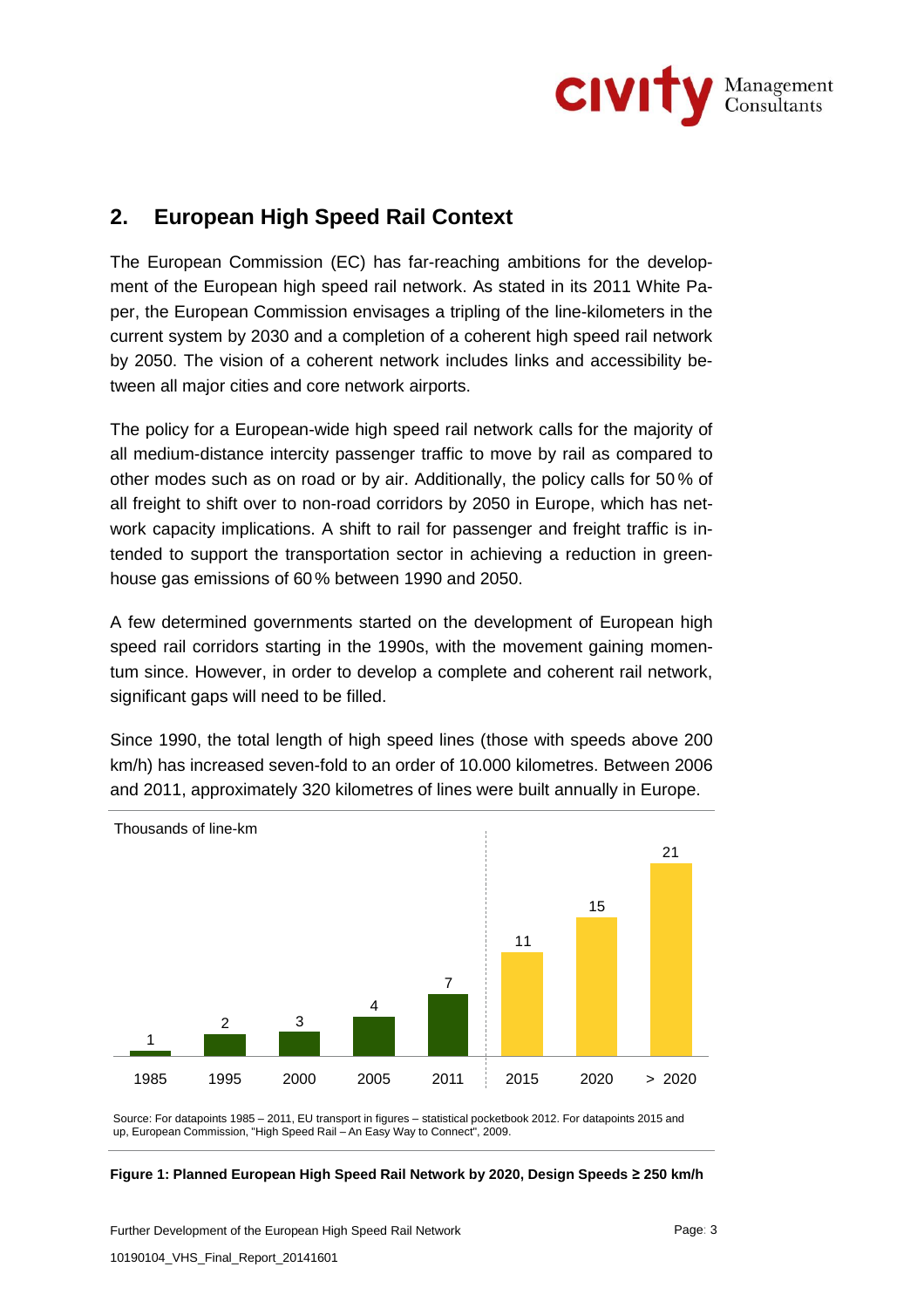

In order to meet current plans (15.000 kilometres by 2020 and 21.000 kilometres beyond 2020), approximately 800 to 1000 kilometres of lines with design speeds of 250 km/h or higher would need to be constructed annually.

France, Italy and Spain already have trunk rail networks in place that connect most major cities with 300 km/h services. In France, for example, the Mobility 21 Commission concluded that the focus of future investment here should be on maintenance and improvement of the existing network given the extensiveness of the current rail network. The commission determined that the problem in France is not gaps in rail service  $-$  it is financial losses, a weak rail freight system and a lack of focus on problems confronting primary network nodes, among others.

In the rest of Western Europe, however, there are still many high speed gaps that exist. In Central, Eastern and South Eastern Europe, the majority of lines are designed for operations at relatively low speeds. Given their travel speeds, a number of these rail corridors are comparatively unattractive compared to other modes.

Given the ambitious expansion plans for the European network, the completion of the network would require an estimated investment of 300 - 500 billion Euros at current prices.

While these plans are ambitious in terms of scope and funding volume, they would also require a three-fold increase in the pace of construction, which makes achievement of the plan within the envisaged timeframe rather unlikely.

Some funding, and in particular co-funding, is available through various European facilities (Cohesion Fund, Structural and Investment Fund, European Investment Bank, CEF/TEN-T funding). However, total available funds from these sources for rail transport are relatively minor when compared to the full cost of constructing the envisaged system.

The decision-making for rail-corridor development mainly rests with the European member states, which have to make careful choices about where scarce funds should be invested. European stakeholders have been ambivalent when weighing the options in terms of economic benefits of railway infrastructure investments. Recently, high speed plans have faced criticism because of doubts about the value of higher speed from an economic perspective. Some countries have redirected their policy towards "modest high speed" and have instead emphasised connectivity at interchanges.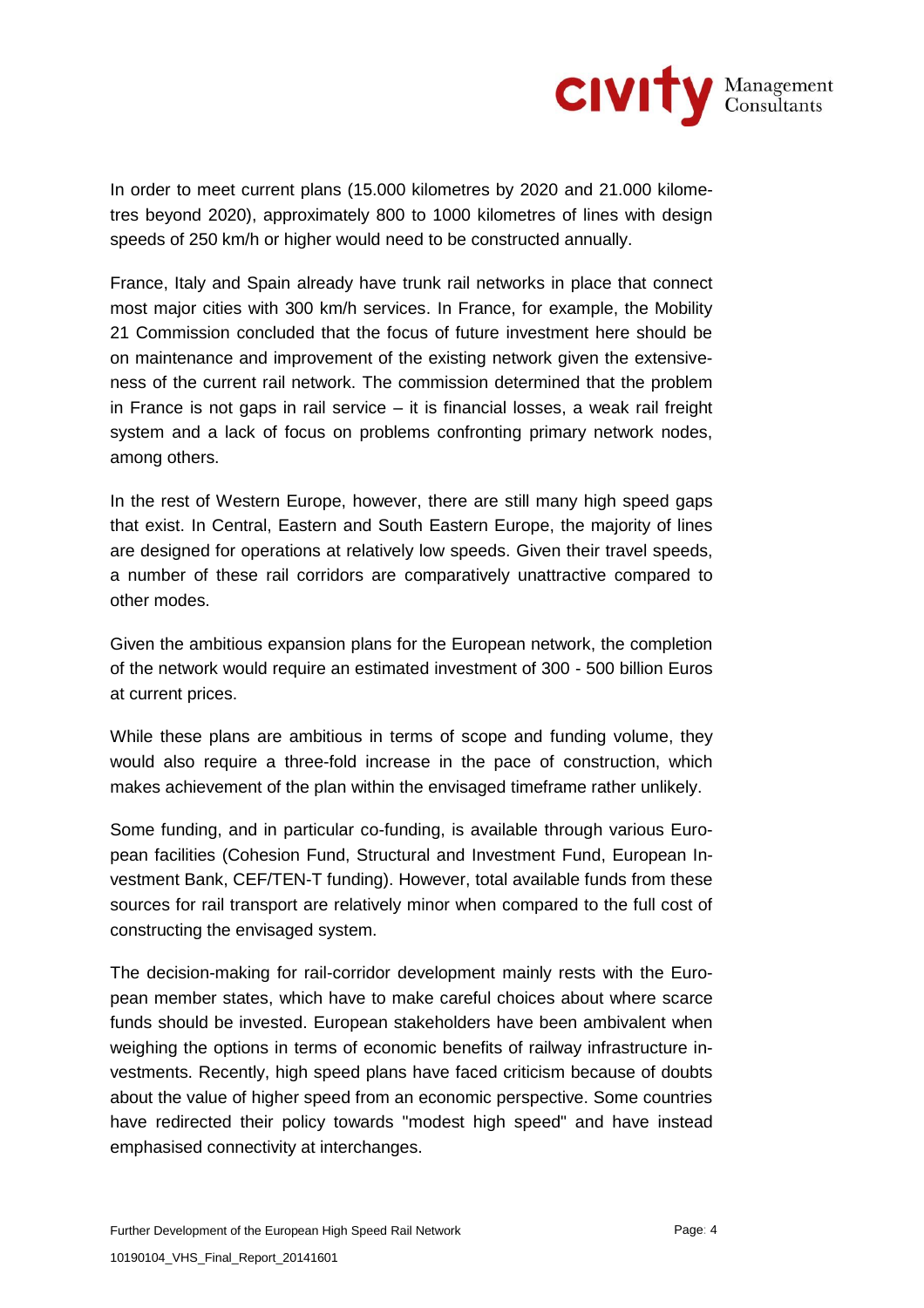

While some rail configurations indeed may not benefit enough from higherspeed, in other cases arguments against higher speed are based on assumptions and opinions rather than analysis.

In the face of policy ambitions on the one hand and funding restrictions on the other, decisions regarding new rail investments require strong economic foundations and careful analysis of choices. Ideally, throughout Europe these decisions should be based on a coherent analytical framework that gives policymakers a common platform to set priorities under the same measures. The aim of this study is to show under what circumstances the development of new VHS, MHS and CUP lines is appropriate and provides an analysis framework to select the optimal design speed on a corridor-specific level.

High benefit-to-cost ratios are a prerequisite in the consideration of investments. However, when benefit-to-cost ratios are similar across different options, decision makers may select the option with the higher absolute surplus benefit (i.e. total benefit minus total cost). Additionally, decision-makers should emphasise routes that help to close gaps and complete networks. The European high speed rail experience has shown that closing network gaps can give an extra boost to network demand.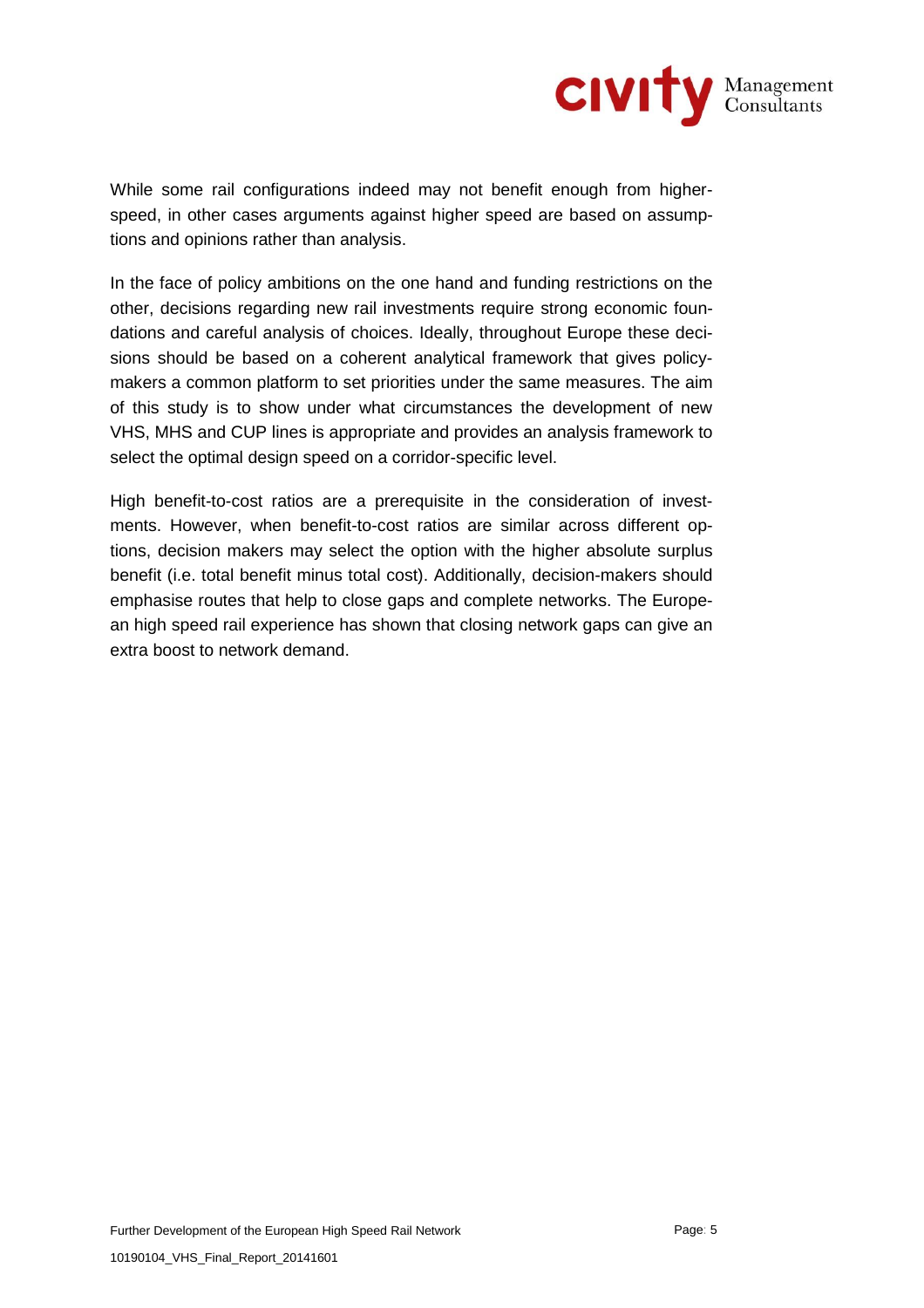

# **3. General System Economic Analysis**

## **3.1 Overview**

This chapter describes the system economics analysis of potential high speed rail development options and assesses a set of scenarios. It includes the three pillars of the analysis where the first pillar of the analysis includes the foundation and characteristics of the model. The second pillar includes the modelling of a variety of "real life" scenarios under typical European rail circumstances. The third pillar applies the analytical framework to assess potential future corridors.

Section 3.2 provides a brief description of the technical options to develop a corridor towards higher speed. This includes options such as upgrading conventional lines as well as developing new lines with speeds above and beyond 300 km/h. Section 3.3 describes the overall philosophy and logic on the wider (i.e. socioeconomic) system analysis is described. Section 3.4 details and explains the modelling approach, the input parameters and mechanisms and interdependencies for and between all constituents of the analysis. Section 3.5 provides an overview of quantitative results, describes the logic of scenarios studied, the ranges of configurations that are covered by the sensitivity analysis, and the interpretation of results. Section 3.6 then concludes this chapter with the strategic implications regarding the choice of higher speed rail infrastructure development options.

## **3.2 Higher Speed Options**

Rail corridors most appropriate for speed enhancements include conventional "legacy" rail lines with current design speeds of 120 - 160 km/h in Western Europe, and rail lines with significantly lower speeds in Central and Eastern Europe. There are three primary options that can be implemented to improve travel times and connectivity on a conventional (long distance) rail line. The three primary enhancement options are:

- **The construction of a new very high speed line.** Built and equipped for design speeds of 300 km/h and higher and denoted in this report as Very High Speed or "**VHS**", 300 - 350 km/h, these lines are typically built as dedicated lines for high speed trainsets only.
- **The construction of a new medium high speed line** built and equipped for design speeds of 250 - 280 km/h. In this report, this option is denoted as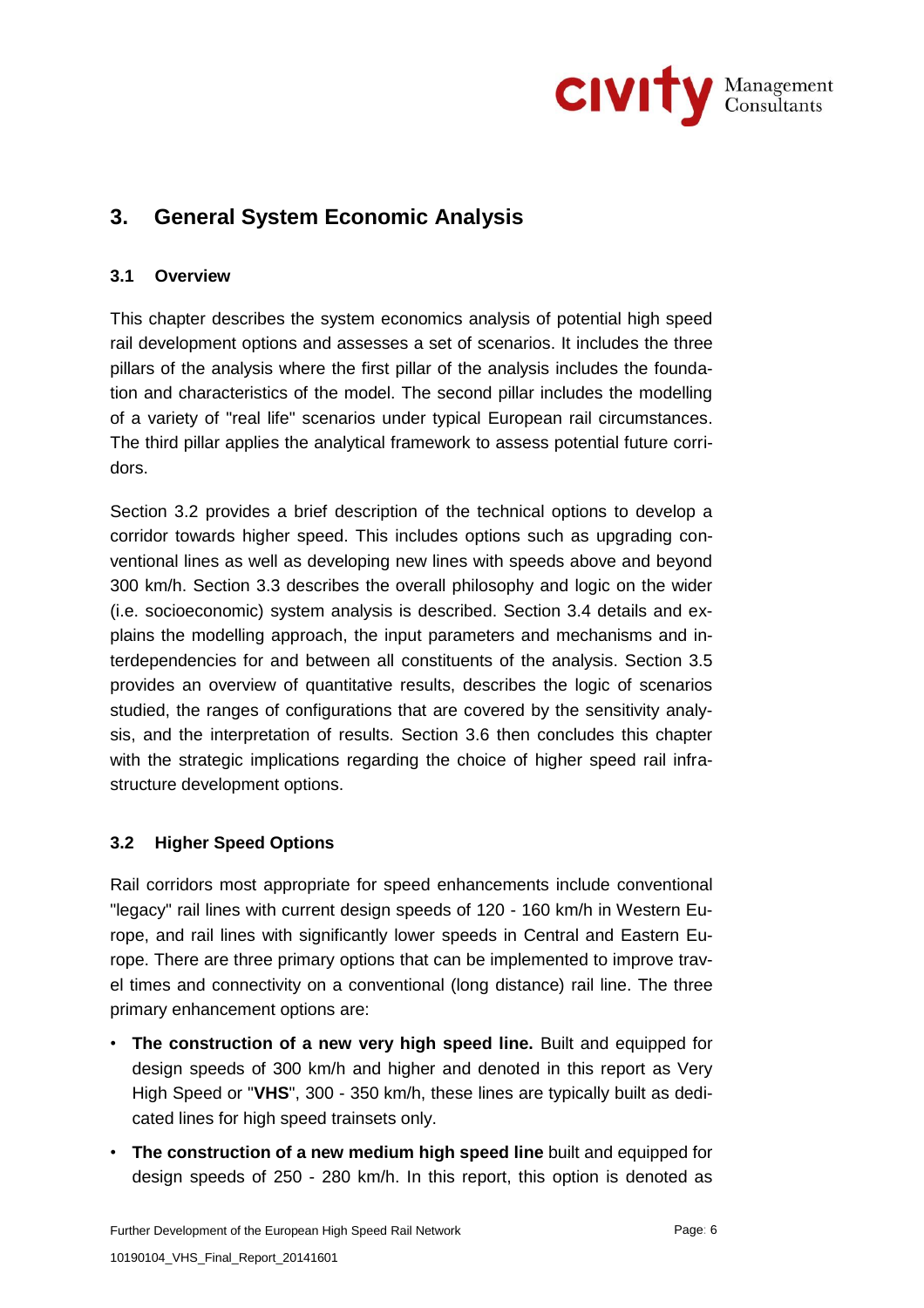

Medium High Speed or "**MHS**", 250 - 280 km/h. These lines are sometimes also built to handle both freight and passenger traffic. Topographical alignment, safety standards and train control/safety technology of MHS lines must have distinctly higher standards than CUP lines. The infrastructure standards are in fact similar to very high speed infrastructure.

• **An upgrade and modernisation of the existing infrastructure** to facilitate the line for speeds at or slightly above 200 km/h. These upgrades maintain the same topographical alignment and with similar technological equipment as the existing line. These lines are typically purpose built for mixed passenger and freight traffic. Throughout the report this option is denoted as Conventional Upgrade or "**CUP**", 200 - 220 km/h.

All of these configurations exist in some form in Europe. Switzerland, for instance, has decided to upgrade the majority of its network to handle speeds of 200 km/h, while other countries such as France and Spain have determinedly focused on a VHS-level system implementation. The relatively short travel distance between most station stops in Switzerland is one important reason behind this philosophy. Germany, on the other hand, has taken a mixed approach. Some lines, such as *Frankfurt – Cologne*, have design speed sections of 300 km/h, but the majority of the long-distance network operates at speeds between 150 km/h and 250 km/h and accommodates mixed traffic.

A key purpose of this rail development option study is to determine how these technical enhancement options compare under different operational and market conditions from a benefit and cost perspective. The fundamentals of the economic approach are described in the following section.

## **3.3 Full System Economic Account**

Determining whether an infrastructure investment generates value from a policy perspective - or which choice among a set of options is preferable - should be based on a socioeconomic system account.

A full system economic account would incorporate all direct system costs plus external costs on one hand, and all commercial revenues plus societal benefits on the other. This would require giving a full account of total cost beyond what is reported at face value in a profit and loss statement, which means including reported costs plus the external (i.e. non-commercial) costs for emissions, noise, safety risk, land use and other societal impacts. Many times, a railway undertaking incurs costs for track access charges that typically cover marginal cost of infrastructure only, not taking into account the societal costs. In addition,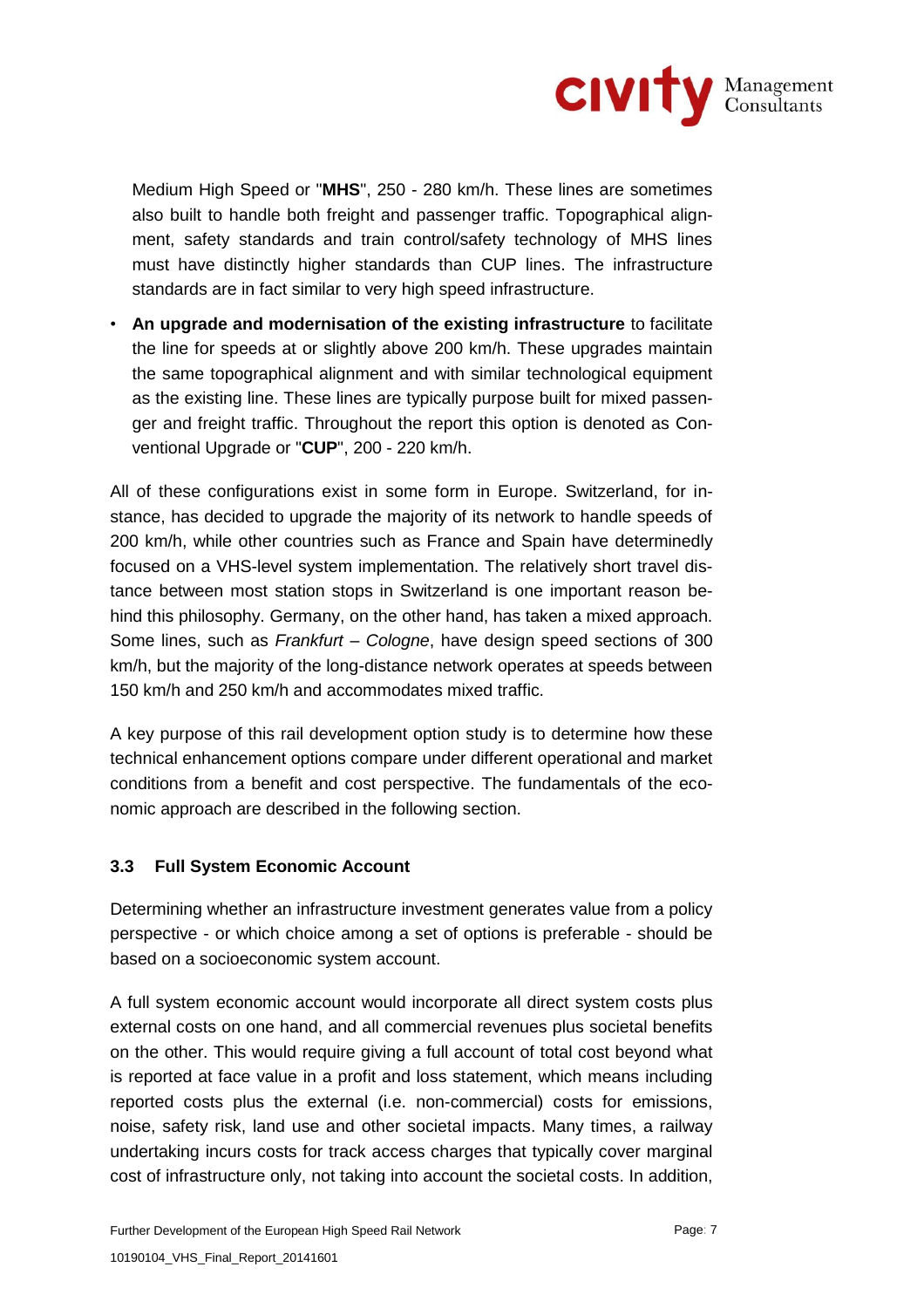

in the context of European railways, governments are often providing substantial funds (especially for infrastructure finance) "off-balance sheet". For a full system account, however, total costs of infrastructure need to be adopted for the analysis, be they "on-balance sheet" or "off-balance sheet" for the infrastructure provider.

For a full system economic account of benefits, beyond commercial revenues, there is broad consensus to measure user (i.e. passenger) benefits though travel-time gains and a monetised value of time saved per type of passenger. To be fully comprehensive, regional economic impacts gained from improved travel connections can also be considered, although they are difficult to measure.

In comparing different transport modes (rail, road, air), societal costs can either be calculated directly or as relative benefits considering differences in external costs. Most studies agree that the rail mode has lower external costs as compared to other modes such as road or air. In this analysis, the external cost advantage is described as a relative or comparative benefit rather than an absolute one.

In Europe, there is no standardised approach developed for measuring the economic benefits and costs for railway infrastructure investment. Based on a review of studies, a case-by-case approach still prevails.

The European Commission advocates a comprehensive ("Full System Account") approach and has taken steps to help standardise investment appraisal. TEN-T audits and EU co-funding policy analyses have revealed that there is no agreement on a consistent methodology to assess socioeconomic benefits and award criteria for the selection of projects on the basis of their costs and benefits. In separate studies, the UIC and the EU "HEATCO" project (i.e. Harmonised European Approaches for Transport Costing and Project Assessment) found significant differences in how transport projects were appraised.

For the purpose of this study a full account is used for the costs of infrastructure and train operations. Likewise, a full system economic account of benefits is used, which are defined as the total of commercial revenues, external benefits (i.e. external cost advantages) and monetised user benefits stemming from total travel time savings.

A sample result for a full system economic account, shown as a cost-benefit ratio, is illustrated in Figure 2.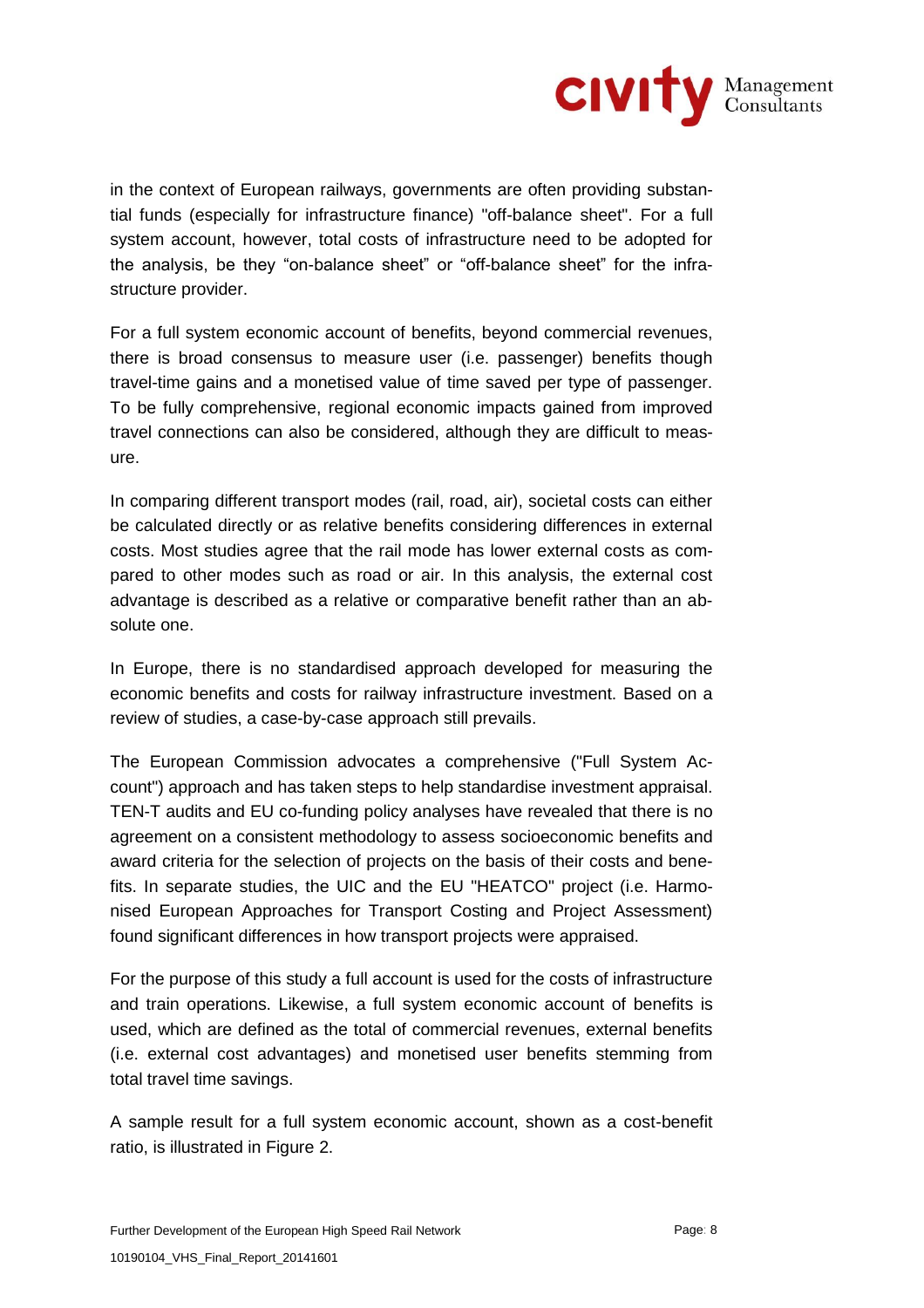



#### **Figure 2: Sample Benefit-Cost Analysis Output**

The following paragraphs provide detailed descriptions of all relevant constituents of the economic appraisal model.

## **3.4 Principal Benefit and Cost Constituents**

## **Overview**

The benefit-cost ratio of a railway infrastructure investment depends entirely on operational/technical corridor characteristics and on the relevant market size along such a corridor. Infrastructure layout (topography, type of traffic) and the choice of the development options determine infrastructure costs to a large degree. Train operations on the infrastructure need to reflect the speed choice of the infrastructure and match with demand in order to provide adequate frequency of services. Demand is strongly driven by passenger rail market size along the line, but is also a function of the competitiveness of rail services on the route as compared to road and air.

The travel time advantage over competing modes is a strong driver of demand ("travel time demand elasticity") as is the relative tariff level for different travel modes ("price demand elasticity"). Both factors affect the modal share in a given corridor. Railway management has an opportunity to actively manage yield with pricing policies either towards higher unit revenues at lower fleet utilisation or vice versa.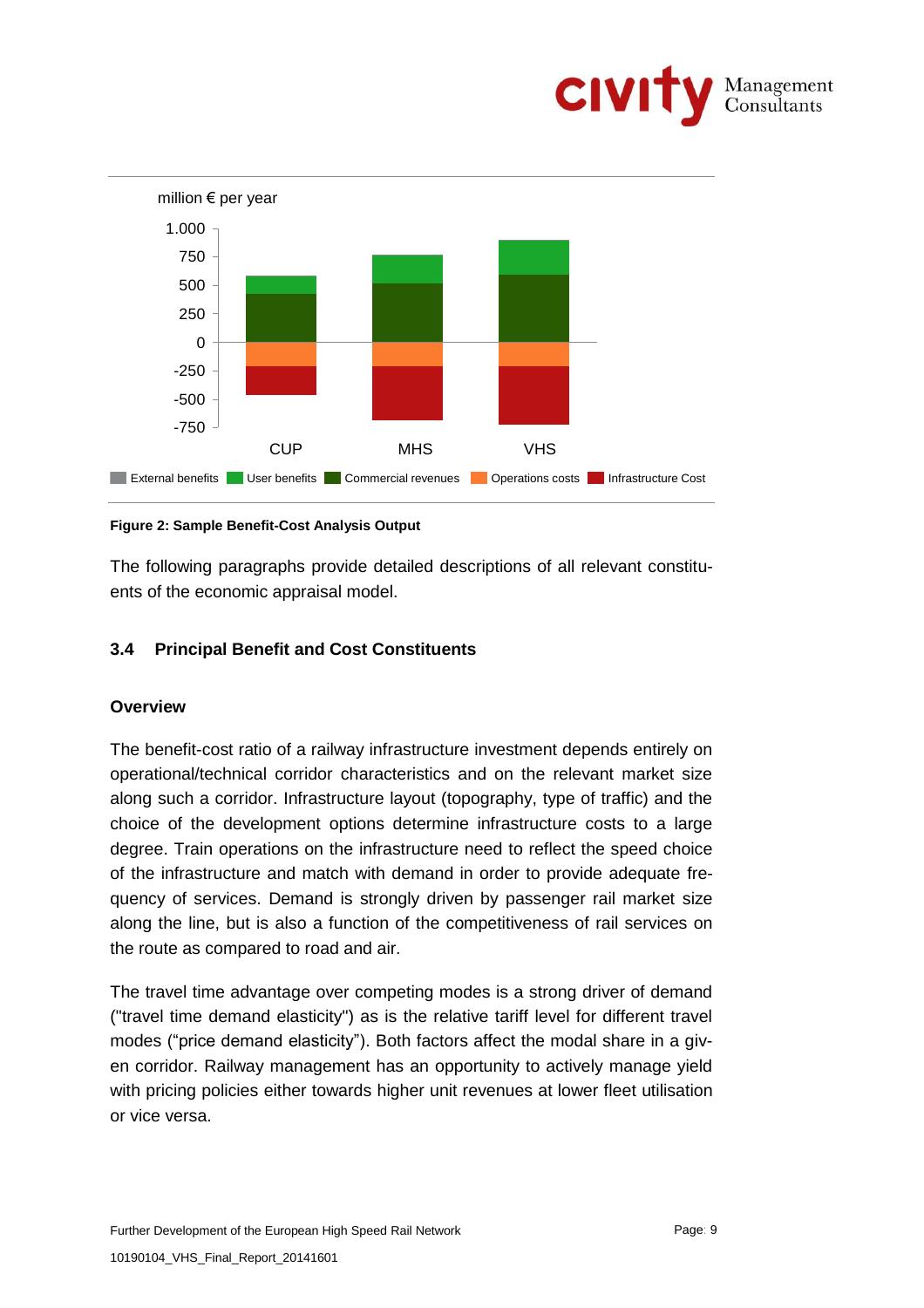

Figure 3 gives an overview of the main constituents of benefits and costs analysed in this study, and show the major interdependencies between them.



### **Figure 3: Key Model Constituents**

Each of these constituents is now described with its key characteristics.

## **Corridor characteristics**

Corridor characteristics that underlie the economic model include both market demand and operational/technical features. Key market demand is driven by the size of the market (population in catchment areas), the population average income, the service offering and relative attractiveness of competing modes, the pricing strategy, the effective travel speed and the typical distance travelled.

Important operational/technical features include the chosen design speed with the corresponding requirements for alignment and technical equipment, the topography (with a key factor whether there is the need for costly civil structures) and the system decision between dedicated or mixed traffic purpose.

These market demand and operational/technical corridor characteristics set the stage and form the basic input to the system analysis.

## **Passenger Rail Demand**

A strong market for rail travel is critical to justify the construction of expensive infrastructure and the offering of convenient services frequent enough to attract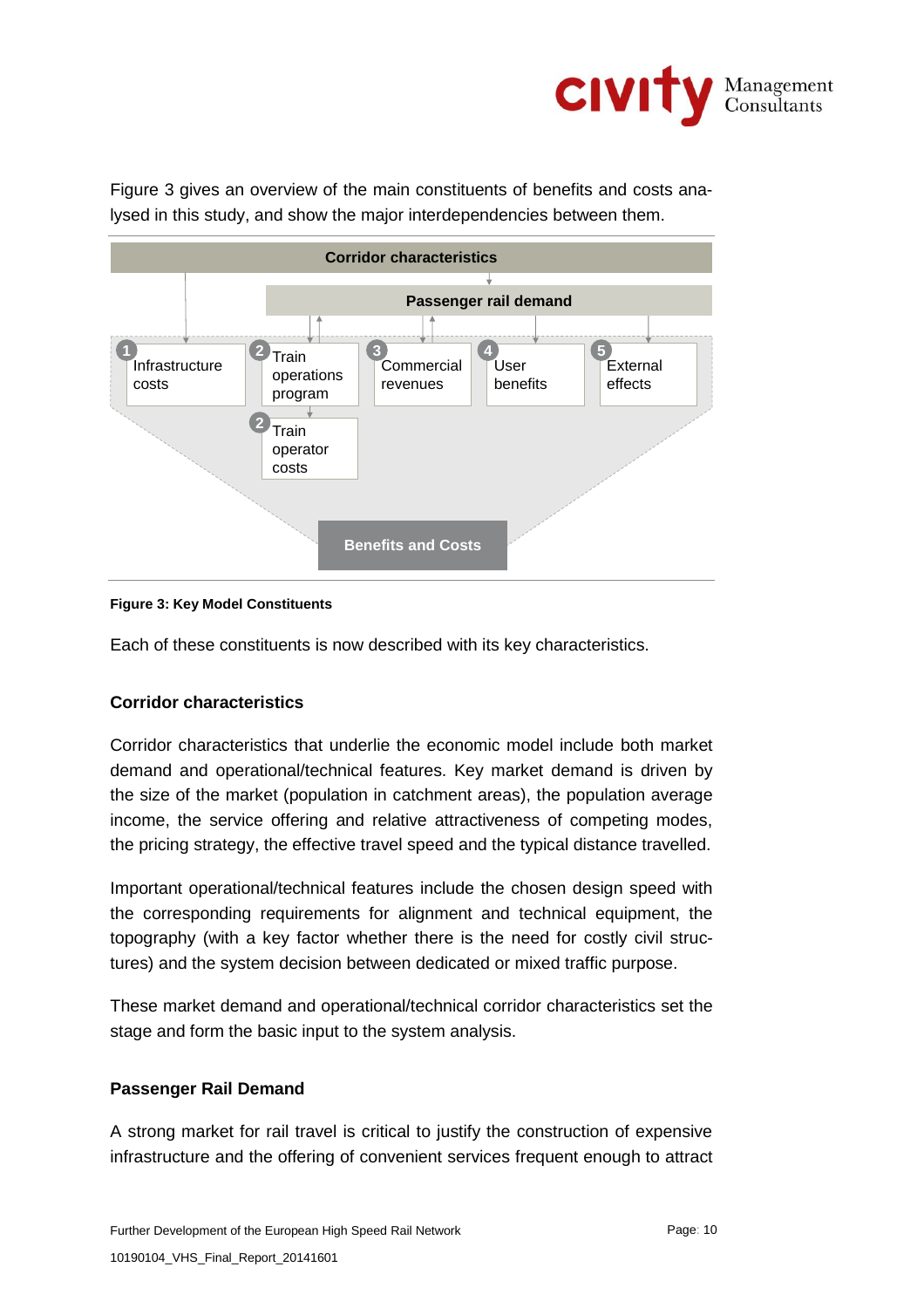

passengers from other modes. Figure 4 gives an overview of passenger demand on a sample of high speed rail corridors in Europe.



#### **Figure 4: Passengers Per Year on Notable High Speed Rail Lines**

The range of ridership on the sample corridors is wide with some corridors far below 10 million travellers per year, others far above.

When a corridor is tied into a larger network, additional passenger demand may be created through **network effects** (see Laird, Nellthorp and Mackie). One example is the ICE line in Germany between Frankfurt and Cologne. If these two markets were the only ones served by high speed rail, passenger demand would be lower than it currently is. But because the line is also used to serve customers in the Ruhr Region, Munich, Stuttgart and elsewhere, network effects drastically increase demand.

Passenger demand for rail is strongly dependent on **travel time** and **price elasticity of demand**. Elasticity values measure how sensitive potential passengers are to changes in travel time and price<sup>1</sup>. For example, a high speed elasticity of demand would indicate that passengers are relatively willing to switch to rail when travel time is improved. Low price elasticity of demand would indicate, on the other hand, that customers are not sensitive to potential increases in ticket prices, which could be a revenue-generating opportunity for the railway. Many factors, including income in the catchment area, transit connectivity to the railway station and the competitiveness of other modes influ-

Further Development of the European High Speed Rail Network **Page: 11** Page: 11

 $\overline{a}$  $1$  A reduction of travel time by 1% leading to a 2% increase in demand indicates a travel time elasticity of -2.0.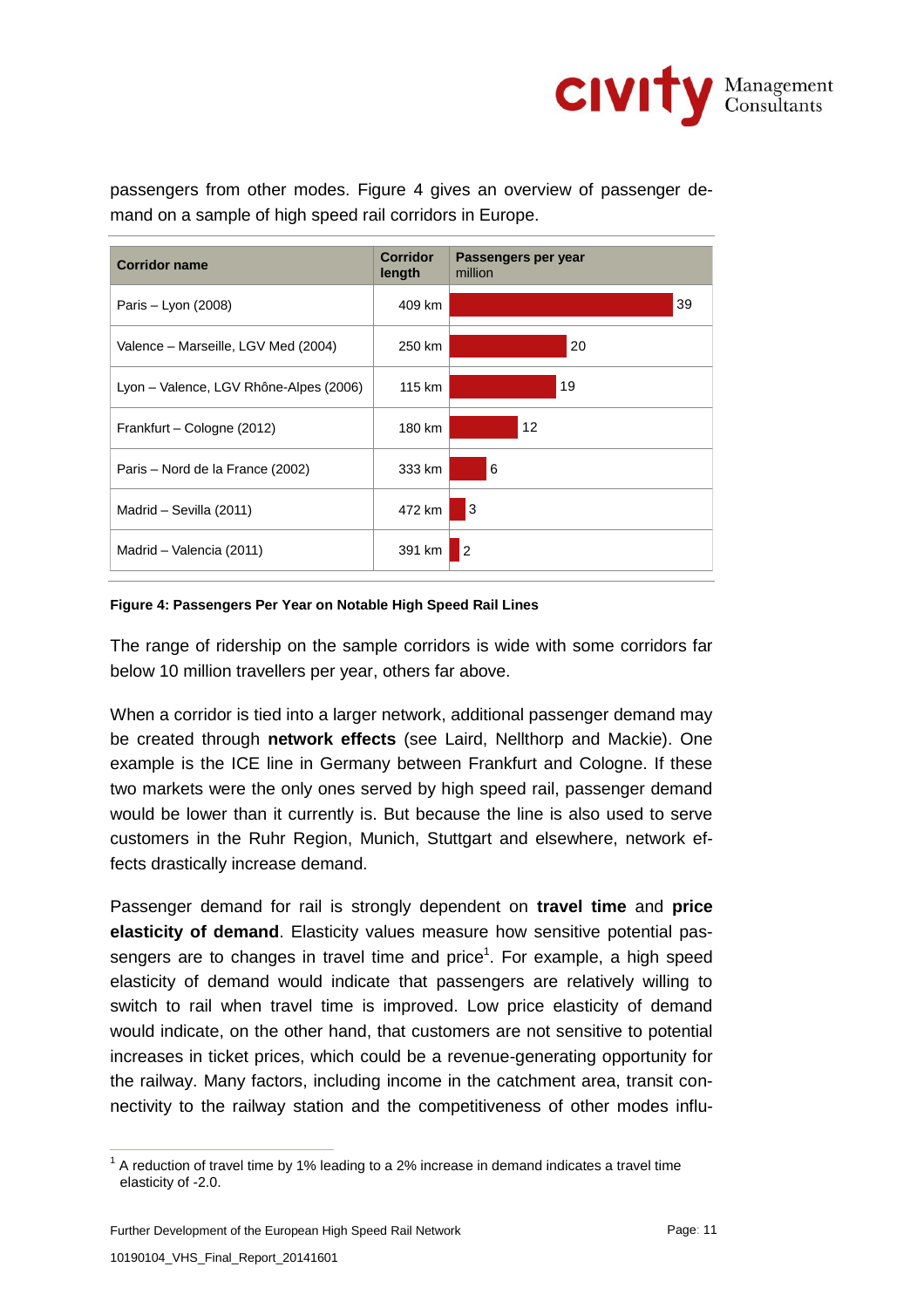

ence these elasticities. For example, if airline competition with rail is intense, travel time elasticities need to be relatively high to draw passengers to higher speed rail. Various European studies observe that travel time elasticities typically range between -0,8 and -2,0 for longer-distance rail traffic (see Breimeier, LeBoeuf), but can deviate further from this range.

Commercial revenues are generally a direct function of passenger demand. Studies measuring the demand elasticity of higher speed rail systems show that the competitiveness of high speed rail compared against other modes is highest at distances between 300 km and 800 km, which is where the highest elasticities of demand are observed. At distances shorter than 300 km, effective travel time gains are perceived as less relevant by the passenger. At distances above 800 km, air travel tends to maintain its competitive advantage. Figure 5 highlights key ranges where higher speed rail competes well with other modes.



**Figure 5: Competitiveness of Rail with Respect to Distance** 

One critical operational parameter for a high speed corridor is the **speed yield**. The term speed yield refers to the ratio of the effective travel speed to the design speed of a line. Speed yields can decrease, for example, when the corridor is densely populated with many stops. Additionally, if only parts of the rail corridor are designed for VHS speeds, the full potential of the line will not be realised. Higher speed yields also result in improved use of the infrastructure and rolling stock. The French high speed system is one of the best European examples of speed yield maximisation for VHS corridors. Figure 6 shows average speeds, maximum speeds and percentage of tracks where maximum speeds can be reached on several key European VHS corridors.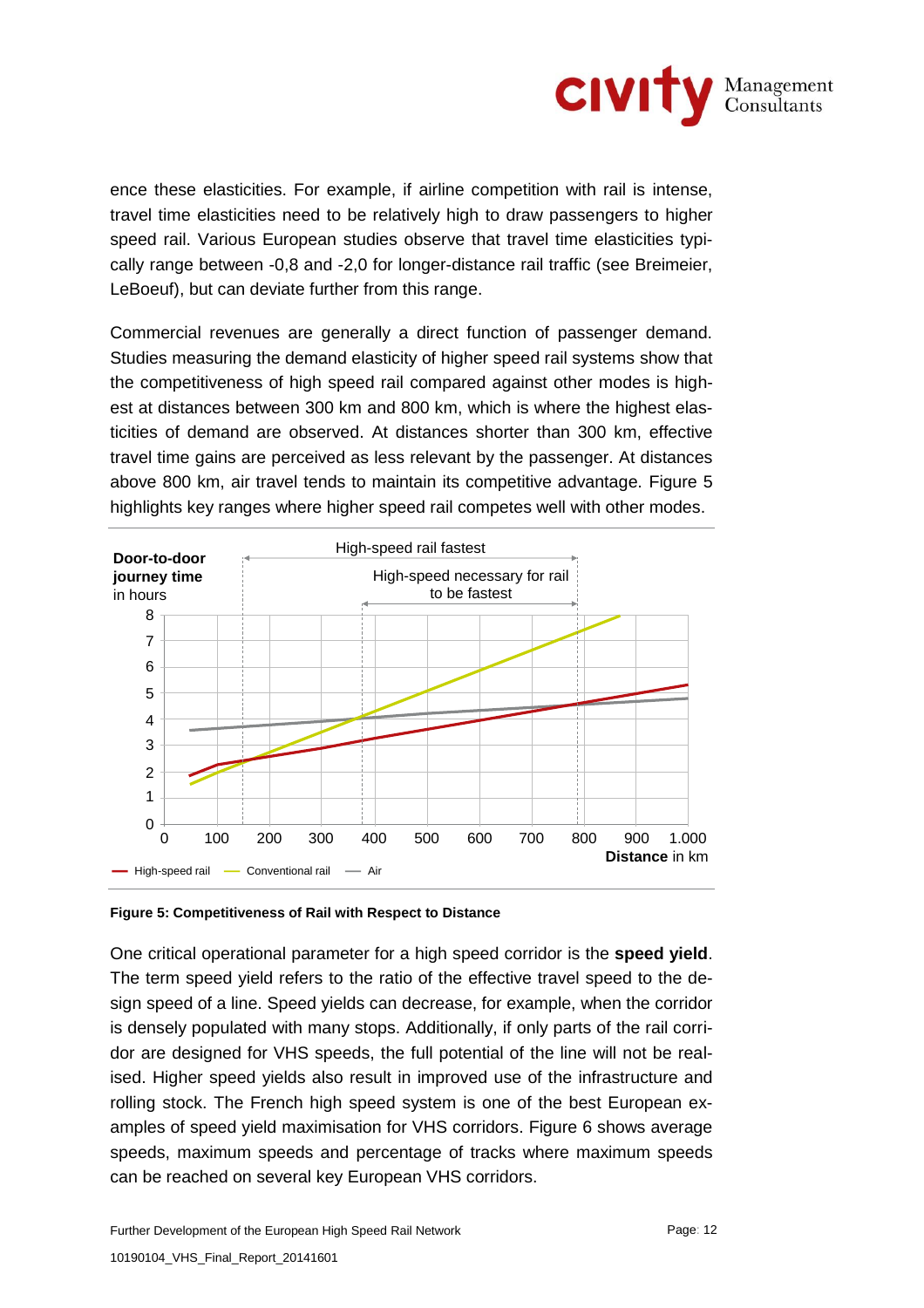



#### **Figure 6: Effective Speed Yields on European Corridors**

In summary, the higher the base demand, travel time elasticity and speed yield, the more benefits will be derived through development of higher speed rail. In some special cases a low price elasticity of demand creates opportunities to charge premium ticket prices without a significant reduction in passenger demand.

## **Train Operations Program and Train Operator Costs**

The train operations program is defined as the service frequency and capacity on the route to meet demand. The train operations program consists of key input parameters including daily hours of operation, train departures in peak/offpeak periods and turnaround times. These parameters, in addition to reserve factors (e.g. reserve fleet to support train maintenance issues), are used to determine the key resources required, i.e. the number of drivers and total fleet size.

Utilisation of capacity is a prime performance measure for commercially efficient rail service. Research for this study shows that some VHS providers operate with a seat utilisation of 70% and higher, while others run at approximately 50 % seat utilisation. A pivotal route-specific operations decision is the frequency of train departures during the peak travel period, as this has a significant direct impact on the total rolling stock required to handle total peak and offpeak demand.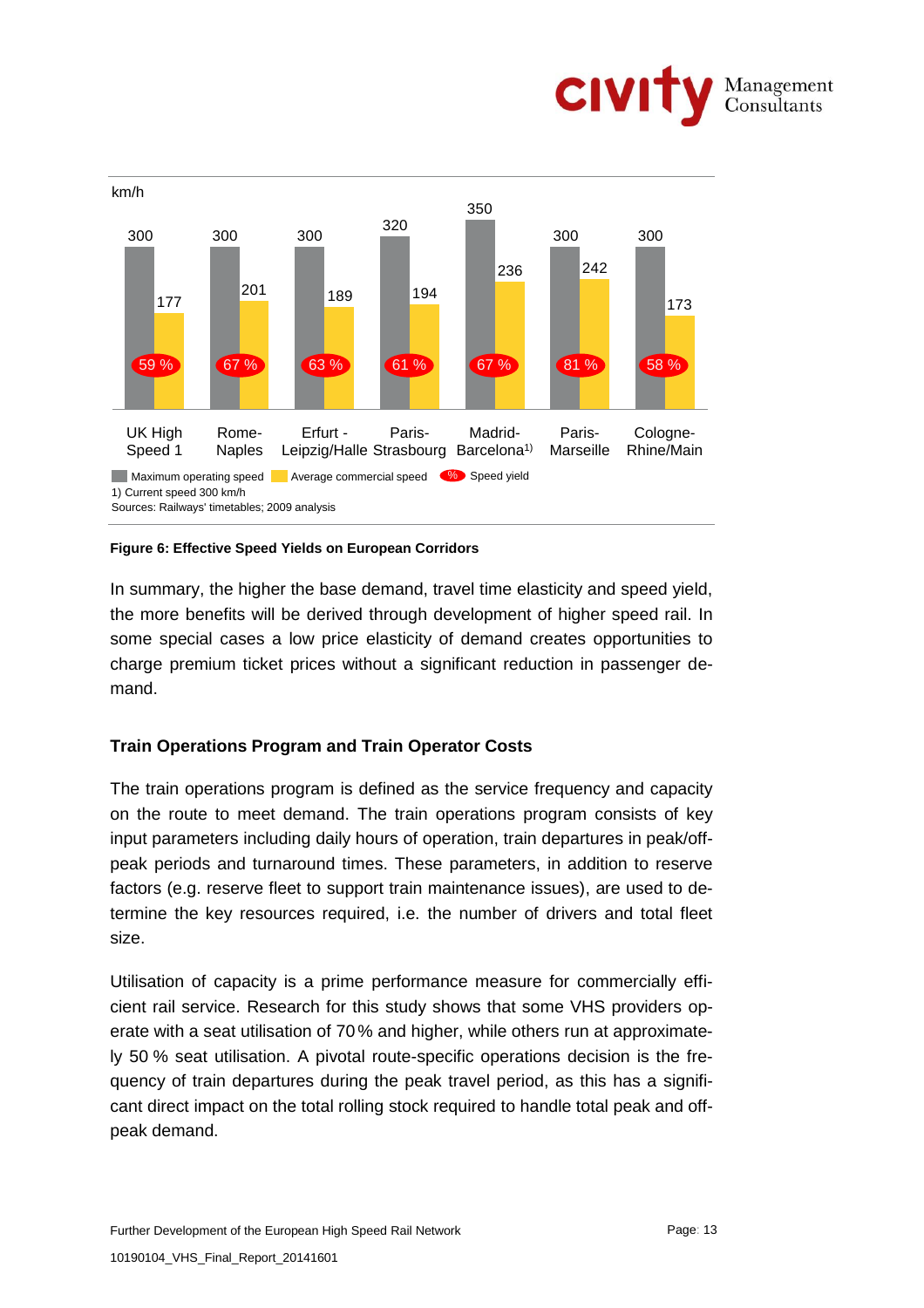

Train operator costs, which include the capital and operational cost of rolling stock, train operator personnel costs, energy consumption and others, are a direct result of the implemented train operations program. A common misconception is that train operator costs are much higher at higher speeds. In fact, on corridors suitable for very high speed travel (see Figure 7), operations costs of modern and purpose-built trainsets are typically lowest at design speeds between 250 km/h and 300 km/h and only gradually increase at speeds beyond 300 km/h (see Breimeier; Garcia). Additionally, UIC studies have verified that labour costs and rolling stock capital costs decrease with increasing speeds. This is primarily a result of the increased annual train mileage for higher speed trains and their potential for additional trip cycles per day. These costs are then counterbalanced by the cost of increasing energy consumption at very high speeds (particularly at speeds above 300 km/h).

High speed trainsets are typically more expensive than conventional trains, but the price per train also varies based on the total quantity ordered, total capacity and train-specific features, among other factors. The analysis is constructed to model individual situations more precisely. Energy costs are also heavily dependent on country and railway-specific energy cost agreements.



**Figure 7: Sample Train Operating Costs of an ICE III**

## **Infrastructure Costs**

The largest cost component when constructing or upgrading rail lines is usually the **cost of infrastructure**. Infrastructure includes tracks, civil structures (tunnels, bridges and power supply), signalling/train control, electrification and all other related assets. This system analysis covers total cost of infrastructure, i.e. annualised capital costs (depreciation and interest), and maintenance and net-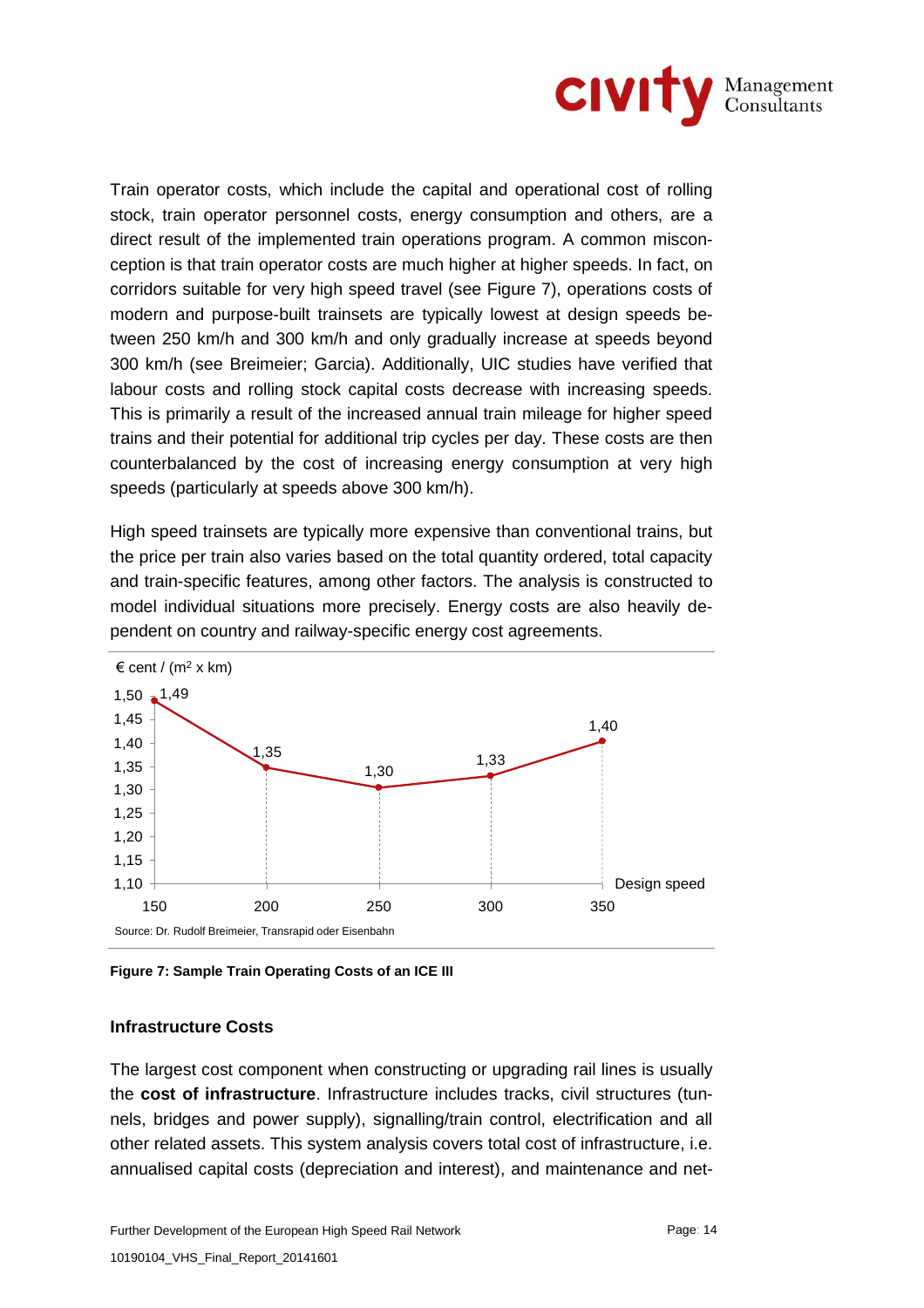

work operations/traffic control. Major infrastructure cost drivers are (i) the degree of required civil structures along the line, (ii) where applicable, the additional cost needed to accommodate a mix of both high speed trains and slower, heavier trains such as freight trains and (iii) massive surcharges to build or refurbish new lines (or upgrades) in densely populated urban areas. Civil structures add significant costs to projects. Mountainous topography, mixed lines and construction in urban areas will usually require more investment in major tunnels or bridges, which results in substantial cost increases.

Usually, although it provides less additional traffic capacity, CUP has lower infrastructure costs, while the construction of a new line (MHS/VHS) may be significantly more expensive. The fact that infrastructure costs are often lower for the CUP option makes this option competitive with the VHS option in the total benefit-cost ratio. For all options, a large degree of variability, primarily due to the construction environment, exists with regards to the cost per line-km.

## **Commercial Revenues**

Commercial revenues are a direct function of passenger demand, the railway pricing structure and consumer willingness to accept ticket price premia for higher speeds. Railway operators have different strategies with regard to the implementation of price premia for higher speeds. In cases of high travel time elasticity, substantial demand increases can translate into higher revenues and drive the business case for MHS and VHS options. The absolute revenue increase is more pronounced in markets with sizeable passenger volumes. Additionally, the potential to charge a price premium for higher speed services (and ideally high quality branded products such as the AVE, Eurostar, ICE, TGV, Thalys and others), can be used to increase revenues further. The system analysis is based on **modest pricing levels** in the European context and then allows for variations and sensitivity analyses.

#### **User Benefits**

User benefits, defined as passenger travel time savings for this analysis, are a major non-commercial but socioeconomic driver of benefits. These benefits accrue from total passenger travel time savings in comparison to a "no build" option. For example, if a new VHS route reduces travel time from Point A to Point B, all passengers will experience time savings which can be monetised. Additionally, automobile drivers and air travellers on the same corridor that switch to rail may also see travel time savings. Given the potential of higher speeds to reduce travel times significantly for millions of passengers, a shift to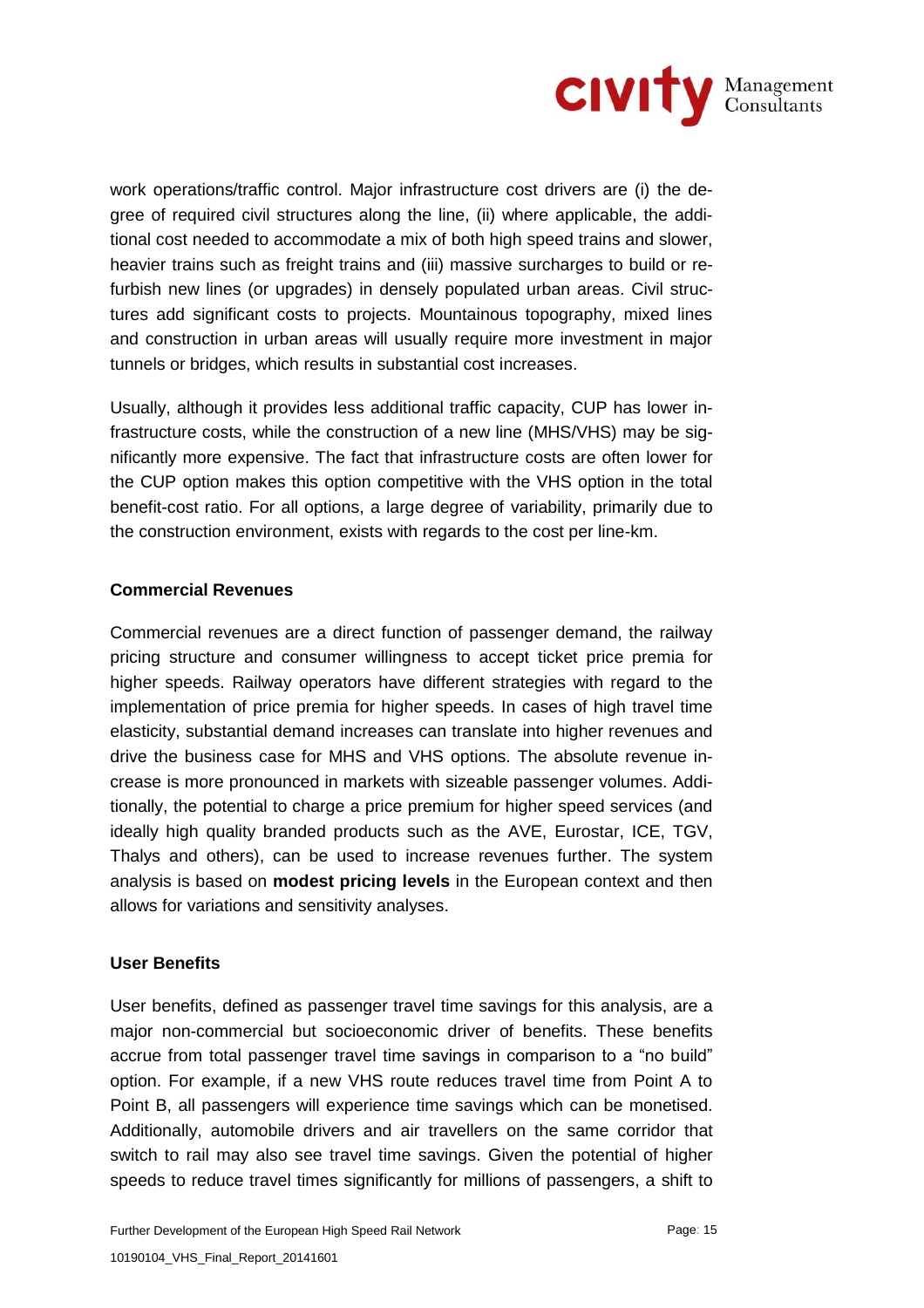

a higher speed alternative would be a key benefit for passengers and the economy in general.

## **External Effects**

Finally, one of the most commonly cited benefits of rail is that it is generally a more environmentally-friendly transportation option than road or air options if seat utilisation is high enough. As a result, a new rail project may result in **external benefits**. Total external costs of all modes on a corridor (total external costs include not only greenhouse gases and air pollution, but also urban effects, impacts on nature/landscape, noise, accidents and other impacts) are generally high on major European corridors. UIC studies conclude that rail as a mode, at 2,5 Eurocents per passenger-km, has only half the external costs of air travel and a third of the external costs compared to automobile travel per passenger-km. Hence, developing high speed rail can reduce overall external costs in a corridor, to the extent it shifts users from road and air. In cases where passengers shift significantly from air and road to rail, external benefits of higher speed rail become increasingly relevant. However, high speed rail often also induces new demand along the corridor. If much of the new rail traffic is induced, total corridor-specific external cost balances may be negligible or potentially even negative.

## **Qualitative Benefits**

A variety of other qualitative benefits can be attributed to higher speed rail.

One is the **economic development** of regions. The OECD states that "*it is extremely difficult to measure the exact relationship between transport infrastructure investment and regional development.*" Hence economic development impacts are not always included in the quantitative component of benefit-cost analyses.

Three examples of cities that have benefitted economically from VHS are Lille, France, the Yongsan district in South Korea, and the area around St. Pancras station in London.

**Safety** is another benefit of all higher speed rail options. Fatalities per billion airline, bus and coach passenger-km are both 0.4. For passenger cars, the value is 5.9 while for high speed rail it is close to zero (see Palmer and James). All rail options have high safety standards and rail is the safest long distance transport mode.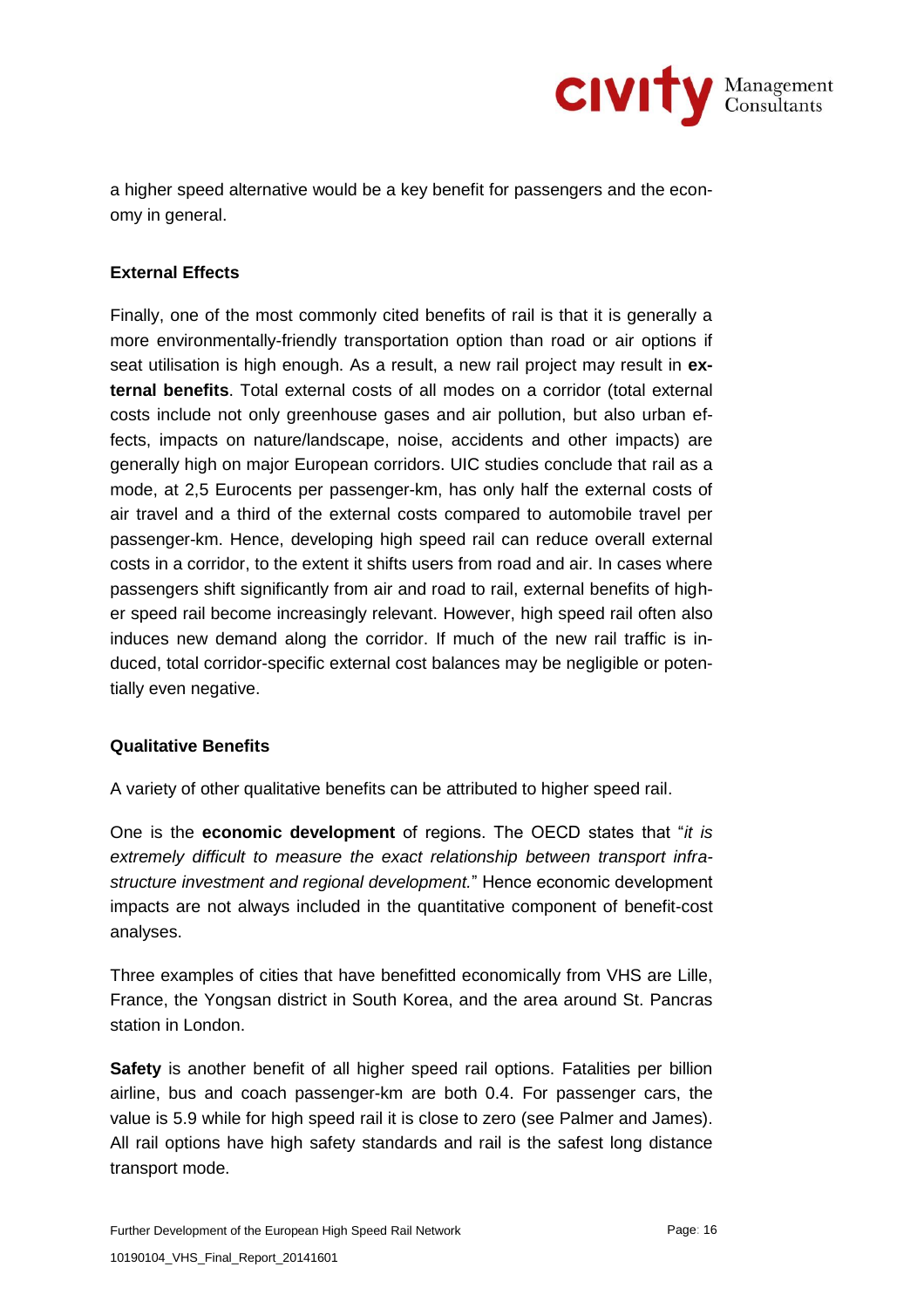

**Added rail network capacity** is one important collateral benefit of higher speed rail. While the construction of a high speed line is relatively expensive, this frees up capacity on the old lines and helps mitigate potential future congestion concerns. Upgrading a line, by contrast, might not add significant capacity to accommodate growing passenger demand. This is important in regions where passenger and freight rail is expected to increase in the future.

**Also, freed airport capacity** is a potential benefit as many EU airports are already heavily congested. Studies suggest that in 2035, 12 % of air travel demand will not be accommodated in 2035. Almost two million flights a year would have nowhere to land or take off (see Eurocontrol). As a result, higher speed rail options (particularly VHS, given that it is more likely to be competitive with air travel on medium distance routes) can mitigate the congestion problem at airports.

That EU citizens have become more mobile and connected through high speed is a major benefit in its own right. With the European network development to date, travel times have already been reduced to a large extent.

## **3.5 Results and Sensitivity Analysis**

## **Overview**

As evident from the previous description of the various constituents of the analysis, a whole array of parameters needs to be set to calculate a scenario. The full economic system account established with the model for this study comprises a set of more than 150 input and output parameters. In order to gauge the model and put it on a "real-life" footing that reflects typical European operating conditions, a large amount of empirical data was compiled. These data provide a realistic assessment of normal conditions (a "demonstrator case") and the typical ranges of key parameters as they can occur in specific European circumstances.

Important parameters that are all "reality-checked" in this way are (i) passenger rail demand, (ii) travel time elasticities, (iii) train service frequencies, (iv) unit revenues/tariffs, (v) effective speed yields and (vi) the quantity of expensive civil structures on a typical line.

Because large variations exist in practice, the demonstrator case was chosen as a starting point for subsequent sensitivity analyses to reflect modest as-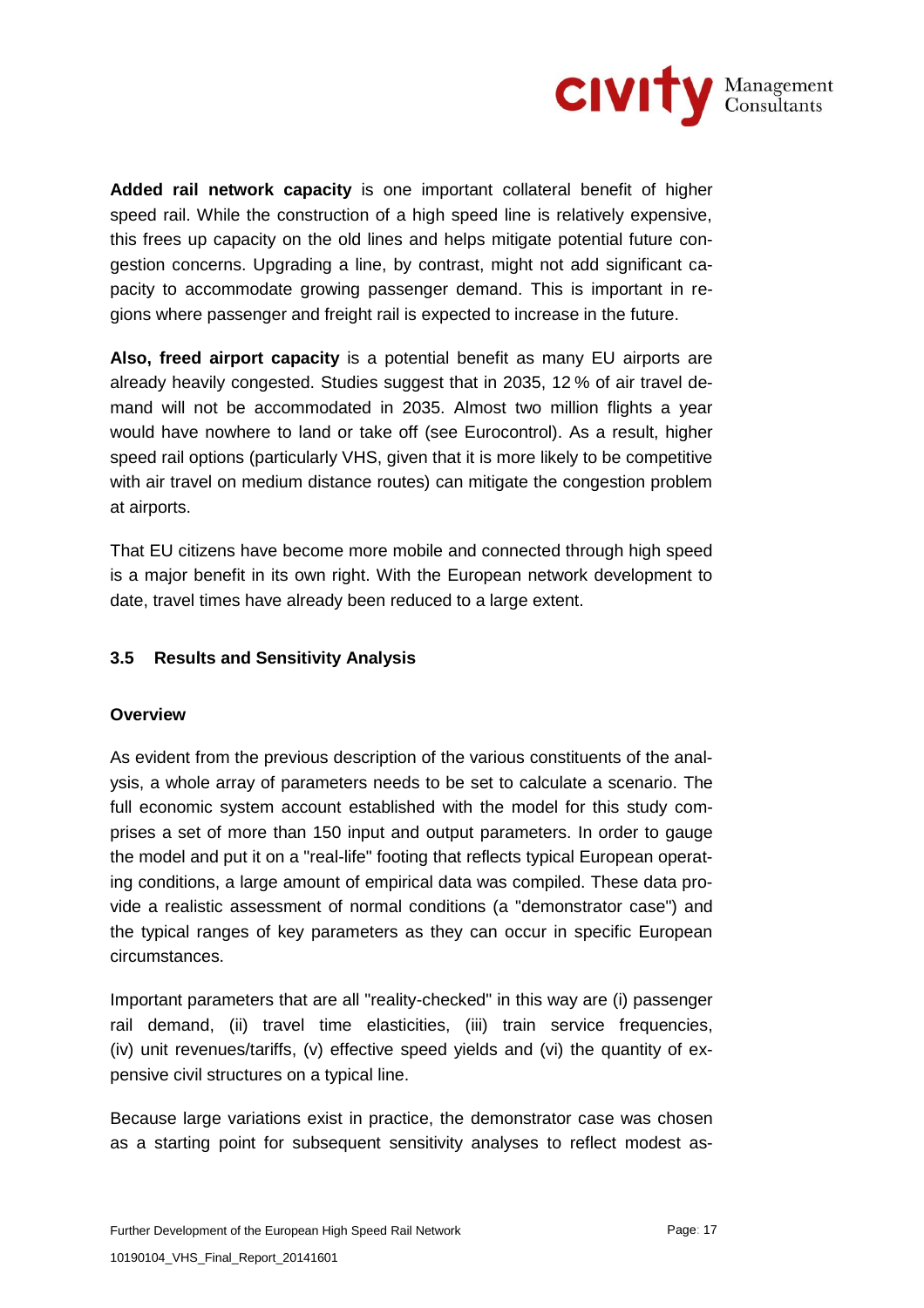

sumptions, for instance a base-case passenger demand of 6 million passengers per year and unit revenues of 11 Eurocents per passenger kilometre.

The demonstrator case, which is for illustration purposes only, will be shown and interpreted in the following paragraph. Then the logic and the key parameter variations used for the sensitivity analysis will be explained. Finally, quantitative results for a relevant sample of scenarios are given and interpreted.

#### **Demonstrator Case Results**

Corridor-specific analysis should incorporate inputs that are particular to the individual circumstances, whether it is base demand and elasticities, or infrastructure costs to name just a few. This demonstrator case serves as an illustration only for a standard-case comparison between the underlying development options CUP, MHS and VHS. Figure 8 shows the benefit and cost results by categories as described in section 3.2.



#### **Figure 8: Demonstrator Case: Full System Benefit-Cost Perspective**

In this demonstrator case with modest demand assumptions, the benefit-cost ratios of CUP and VHS are comparable. The MHS result is somewhat lower and only slightly above 1,0. Train operations cost are similar in all three options, but CUP stands out with lower infrastructure costs that compensate for the lower revenues and user benefit. In all of these scenarios subsidies would be required since commercial revenues do not cover total costs.

VHS has the highest infrastructure costs but also the highest revenues and twice the user benefits as compared with CUP. The relative disadvantage of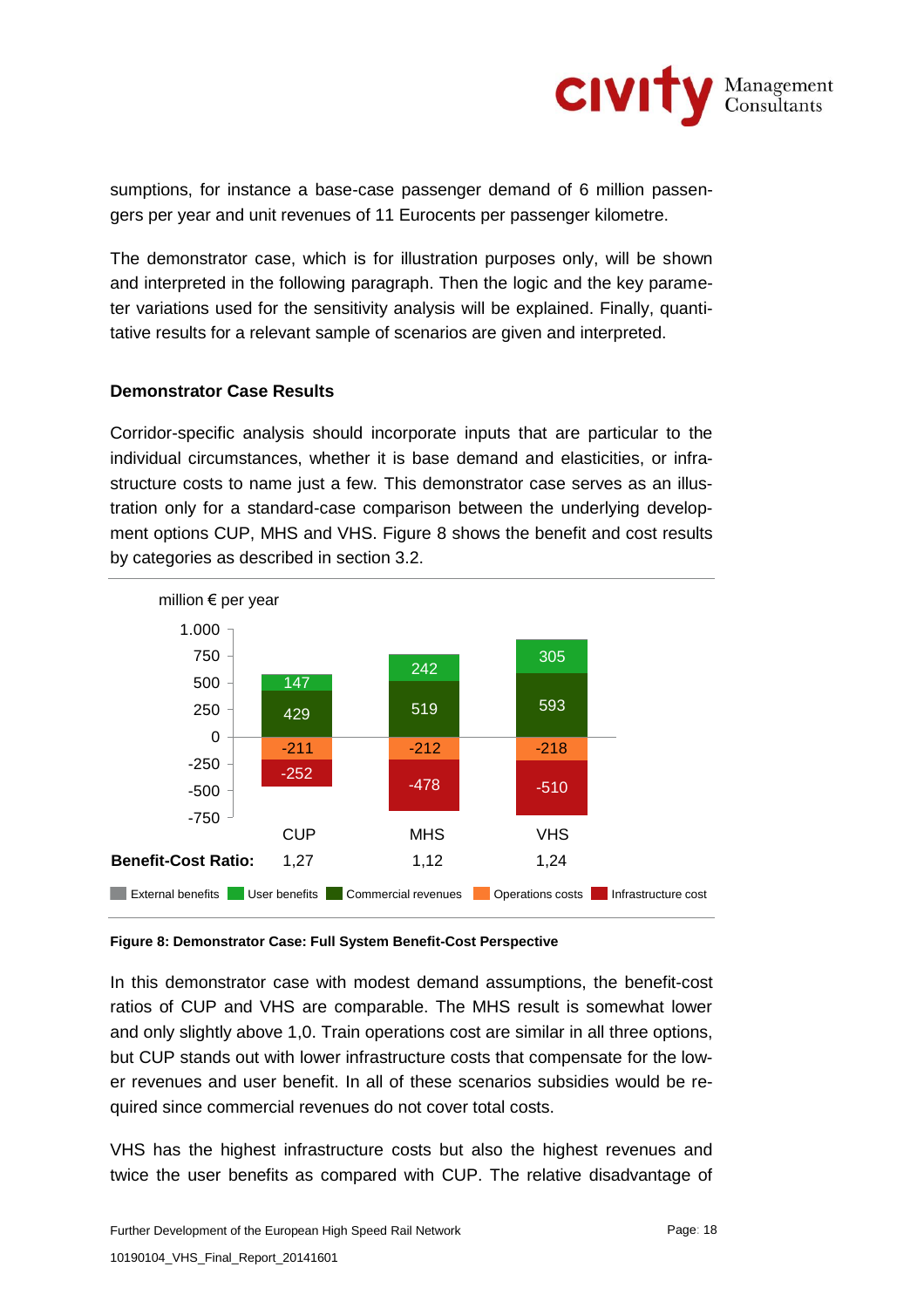

MHS lies in high infrastructure costs, close to VHS, but with lower revenues and user benefits.

For the CUP option, normal infrastructure costs are assumed. If CUP was constructed in difficult urban areas or very major changes to the existing line were necessary, the respective infrastructure cost for the CUP option would go up significantly.

Finally, the external benefits in the demonstrator case are minor compared to the other cost and benefit constituents.

The total external costs for this corridor in the VHS option are nearly  $\epsilon$  700 million and fairly significant as such. However, the differentials between the options are minimal, because a strong induced (additional) demand compensates the external cost gains arising from the modal shift towards rail.

## **Sensitivity Analysis Logic**

The sensitivity analysis serves two main purposes. One is to identify the prominent levers among the large set of input parameters that have the most pronounced impact on benefit and cost results. The second purpose is to build on this information to determine a whole range of scenarios that cover favorable and not so favorable circumstances for all three development options. This is to distinguish these options regarding their suitability and of course to find out whether and when benefit-cost ratios are strong enough to justify investments.

Based on results from the sensitivity analysis, five prominent levers have the most significant impact on benefits and costs under practically relevant circumstances. These levers are:

- **Market size and base travel demand in and along the corridor**
- **Demand versus travel time elasticity**
- **Effective speed yield**
- **Infrastructure cost in combination with complexity**
- **Situation-specific costs of conventional infrastructure upgrades**

Beyond these levers, it is somewhat arbitrary to consider further parameters and the model is open to handle this. However it would lead to great complexity and make it far more difficult to detect patterns with regard to the discrimination of the development options.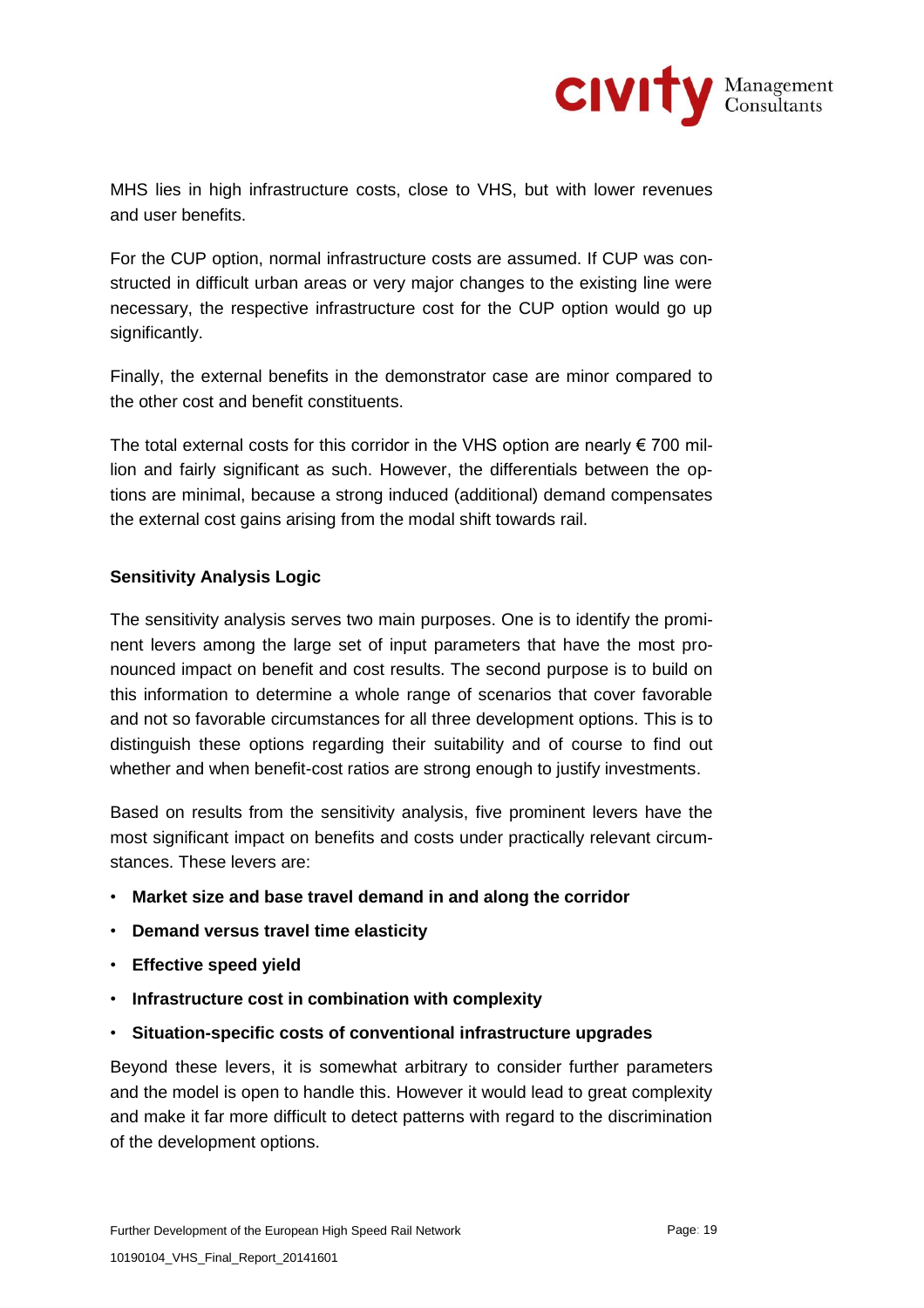

One parameter beyond the selected five parameters that qualifies most for additional incorporation into the scenario analysis is the pricing of passenger traffic. As indicated before, this study has opted to use modest price levels (i.e. unit revenues per passenger-kilometre) as a precaution to not overestimate revenue gains from speed-induced demand increases. Also, the effect of negative price demand elasticity, which reduces passenger volumes at higher price levels, has a counterbalancing effect that limits the actual effect on absolute revenues. It is nevertheless a promising territory for railway undertakings to yieldoptimise pricing strategies under their specific market conditions.

The prominent levers identified for this analysis include:

## • **Market size and base demand**

Market size and base demand is the fundamental and strongest system economic driver. It governs commercial revenues as much as it governs user benefits. Healthy demand also provides the opportunity to achieve appropriate capacity utilisation of both trains and infrastructure. The range of actual passenger volumes in existing European high speed corridors is so varied (from 3 to 39 million passengers per year) that the effect on system economics is evident.

## • **Travel time elasticity in combination with effective speed yield**

Travel time elasticity in combination with the effective speed-yield is decisive in the comparison of the three development options. High speed yields reflect the capability of a line to deliver effective speeds that are close to the design speed, which a corridor is built and equipped for. Travel time gains depend on the effective speed only. In cases with high travel time elasticity, customers are more willing to switch to rail when higher speed services are offered. Hence the high speed and particularly the very high speed options in such a scenario generate superior commercial revenues and user benefits, favouring higher speed versus lower speed options. In low travel time elasticity scenarios (i.e. for instance at very long distances where air travel is preferable, or at short distances and frequent stops) however, the three options are similar on the revenue and benefit side. In these cases, lower infrastructure costs tilt the balance towards the CUP option.

Economically, "the worst of all worlds" is a configuration in which a line is built and equipped for VHS, trainsets are VHS purpose-built and yet the speed yield is so low (e.g. with short stop distances) that superior demand does not materialise. In such a scenario, expensive infrastructure and expensive trains do not provide added value.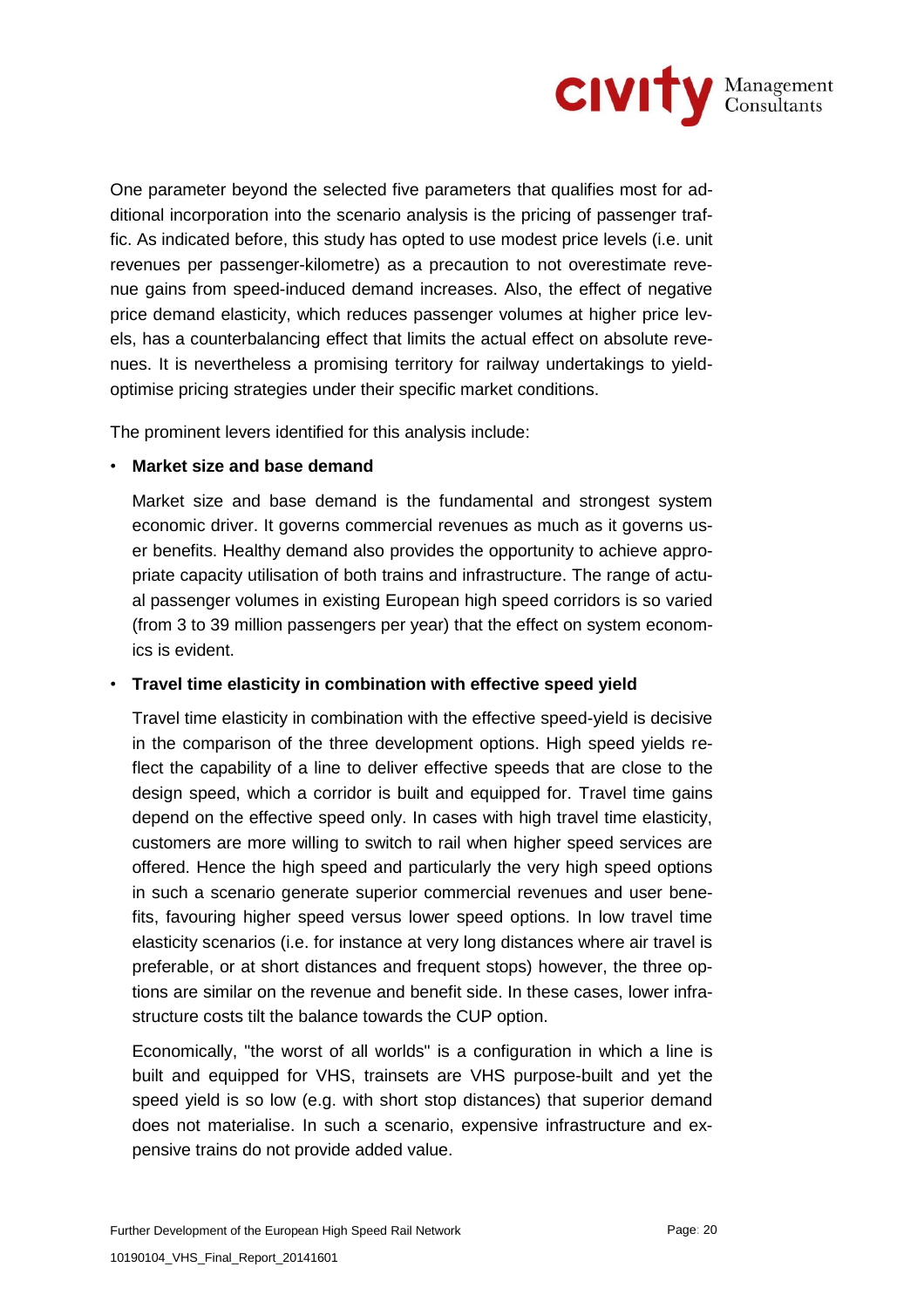

### • **Infrastructure costs in combination with complexity**

On some European corridors, the total length of tunnels or bridges can comprise 50 % of the total line length. This contributes significantly to the overall infrastructure costs. The complexity of the topography increases the requirements for such civil structures; for example in flat, open countryside usually less than 10 % of the line-km requires civil structures. Requirements for MHS and VHS in general are structurally higher because gradients and curve radii make the corridor alignment less flexible. Because the cost of infrastructure is already a strong driver of overall costs, the effect of infrastructure complexity also effects overall benefit-cost ratios significantly.

### • **Situation specific cost of CUP infrastructure**

Under "normal" conditions, the refurbishment cost of conventional infrastructure is significantly lower than for newly built lines, which gives the CUP option an advantage over MHS and VHS. However, in practice, there are situations where the cost of an upgrade actually comes close to building a new line, such as in densely populated urban areas. In these cases, the cost advantages of CUP are diminished or disappear.

Because of the relevance of these five prominent levers, the scenario-analysis was built on a whole set of variations for all of these parameters.

Scenarios were defined systematically to span the entire space of parameters between making a reasonably good case for VHS and making a difficult case where VHS is unlikely to show sufficient benefit-cost ratios. The choice and variations of the core parameters in those cases is illustrated in Figure 9.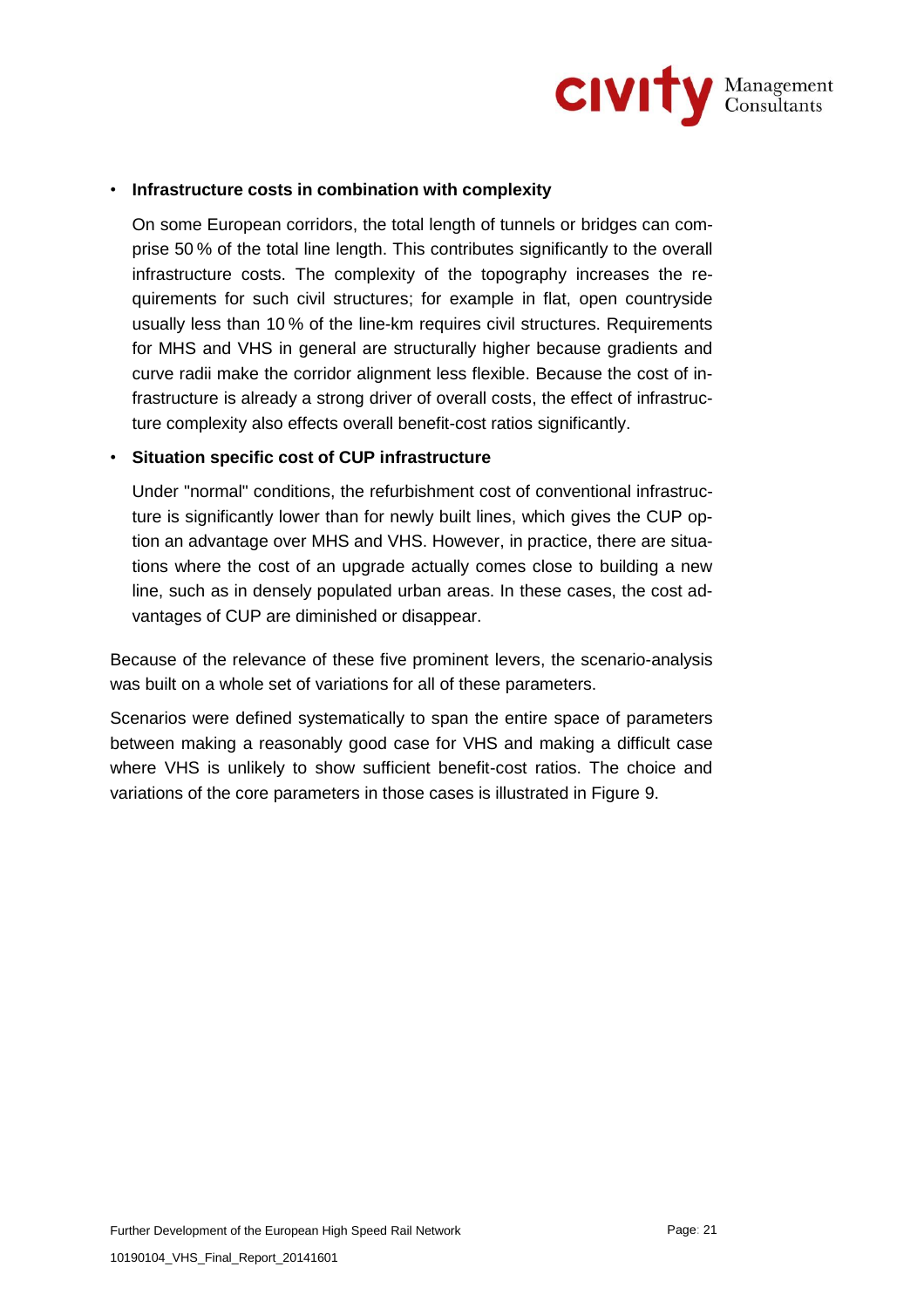



**Figure 9: Values for Five Key Parameters in Sensitivity Analysis**

Benefit and cost results for these "reasonably good" and "difficult" cases are calculated. In a next step, starting from the good scenario (note: this is not a "best case" but a "reasonably good" case) a set of moderate scenarios was generated by altering one parameter at a time to the "difficult" position. This systematic analysis provides insights on how each individual parameter affects benefit-cost results.

Subsequently, combinations of two parameters were set to the "difficult" position which drives benefit-cost ratios further down and brings some of the scenarios to down "break-even" or below 1.0 benefit-cost ratios.

The table of scenarios generated by this logic is presented in Figure 10.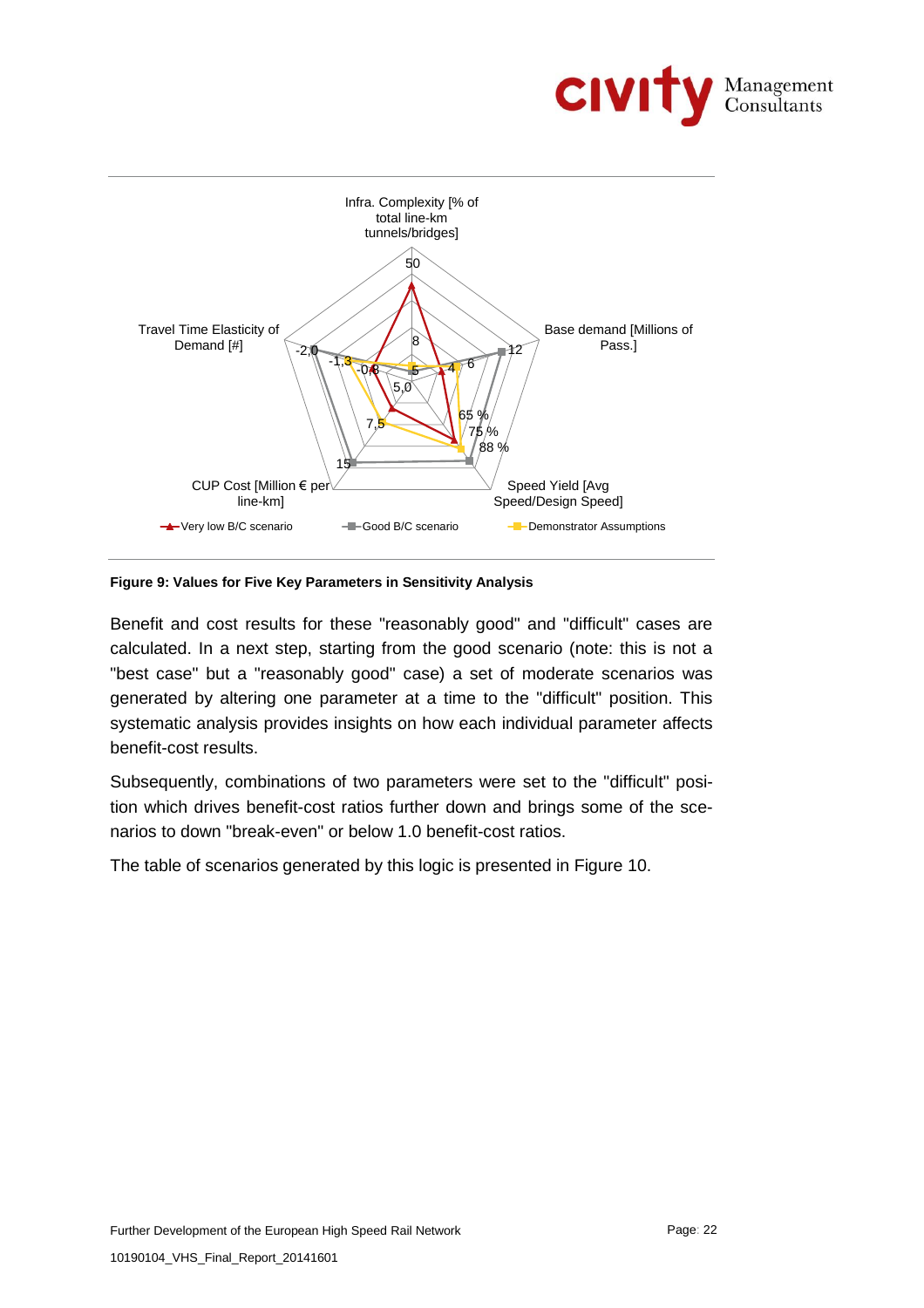

|                  | <b>Infrastructure</b><br>complexity | <b>Base demand</b> | <b>Speed yield</b> | <b>CUP</b><br>infrastructure<br>cost | <b>Travel time</b><br>elasticity of<br>demand |
|------------------|-------------------------------------|--------------------|--------------------|--------------------------------------|-----------------------------------------------|
| High             |                                     |                    |                    |                                      |                                               |
| Moderate 1       |                                     |                    |                    |                                      |                                               |
| Moderate 2       |                                     |                    |                    |                                      |                                               |
| Moderate 3       |                                     |                    |                    |                                      |                                               |
| Moderate 4       |                                     |                    |                    |                                      |                                               |
| Moderate 5       |                                     |                    |                    |                                      |                                               |
| Less suitable 1  |                                     |                    |                    |                                      |                                               |
| Less suitable 2  |                                     |                    |                    |                                      |                                               |
| Less suitable 3  |                                     |                    |                    |                                      |                                               |
| Less suitable 4  |                                     |                    |                    |                                      |                                               |
| Less suitable 5  |                                     |                    |                    |                                      |                                               |
| Less suitable 6  |                                     |                    |                    |                                      |                                               |
| Less suitable 7  |                                     |                    |                    |                                      |                                               |
| <b>Difficult</b> |                                     |                    |                    |                                      |                                               |
| Very difficult   |                                     |                    |                    |                                      |                                               |

Note: Green indicates a potentially positive parameter change for the VHS B/C ratio, while red indicates a potentially negative parameter change for the VHS B/C ratio. A white field indicates that the same values as in the demonstrator model were used.

### **Figure 10: Adjustment of Key Benefit-Cost Drivers by Scenario**

All scenario results are available from the study. For the sake of better interpretation, three characteristic scenarios are selected and described in the following paragraph. The respective parameter sets for these scenarios are illustrated in Figure 11.



**Figure 11: Values of Adjusted Parameters for Three Characteristic Scenarios**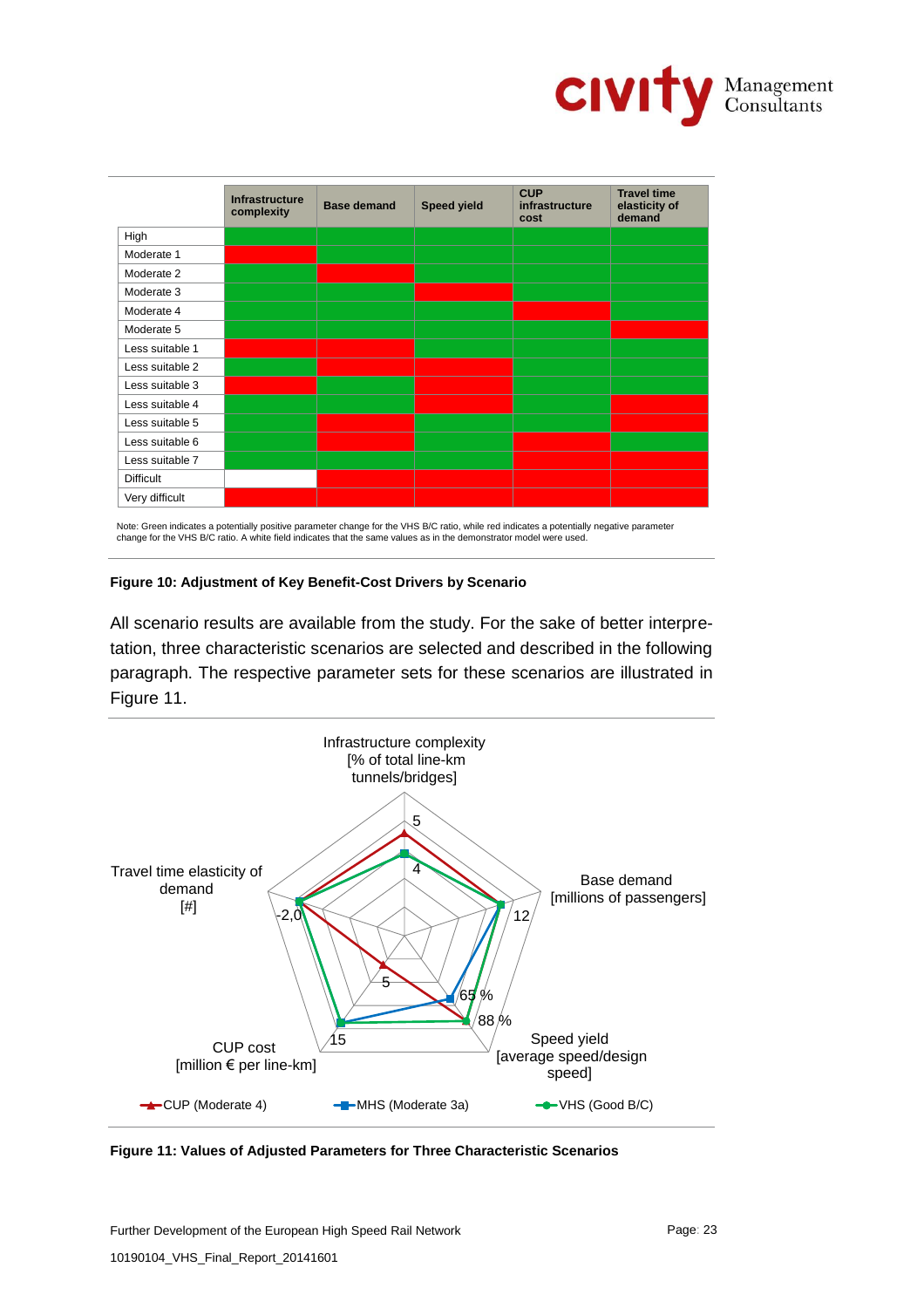



Following the above logic, the reasonable good VHS case results are described first.

**Figure 12: Benefit-Cost Analysis Results: Reasonably Good Case for Very High Speed**

In this scenario, the benefit-cost ratio of VHS with a value of around 2,5 is higher than for MHS and CUP, mainly due to higher demand capture and high user benefits. Since a difficult CUP refurbishment was assumed, the infrastructure cost of CUP is only slightly below that of for MHS and VHS. However, even if CUP infrastructure costs were assumed lower, the net benefit surplus of VHS (€ 1,5 billion) outweighs the net benefit surplus of CUP (€ 0,7 billion) by a big margin.

The moderate scenario 3a differs from the previous one by a significantly diminished speed-yield for the VHS option. (Note that MHS and CUP differ from the ideal version because different train operating assumptions were made).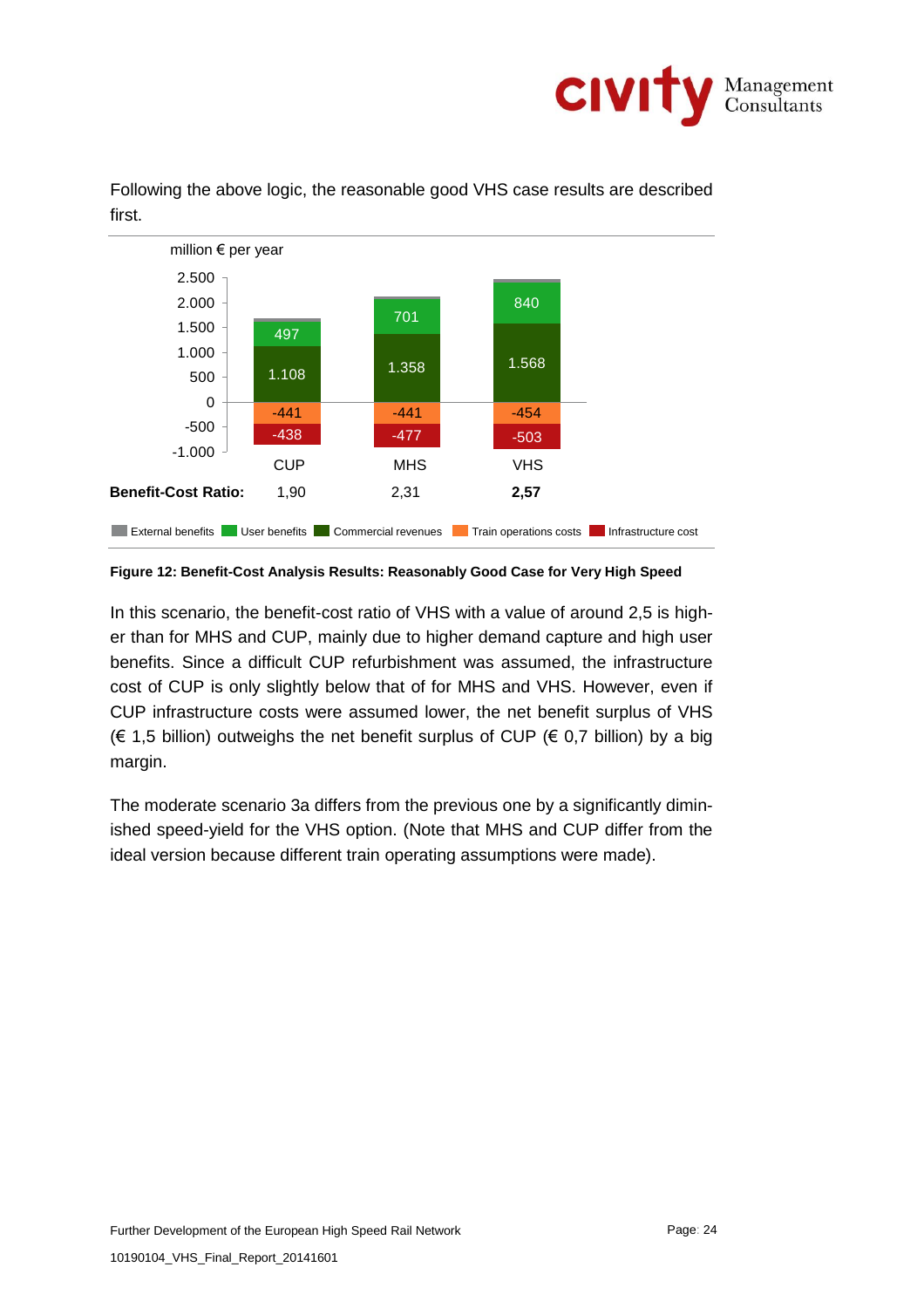



**Figure 13: Benefit-Cost Analysis Results: Modest Scenario 3a** 

The effect of a lower speed yield becomes immediately clear. The VHS benefitcost ratio goes down to just under 2,2 and the net benefit surplus shrinks to  $\epsilon$ 1,0 billion.

As a summary overview of all scenarios modelled, Figure 14 gives all benefitcost ratios per scenario for all three rail development options (CUP, MHS, VHS). The option with the highest benefit-cost ratio is listed in the bubble above each scenario. To reference how each of the scenarios was modified from the demonstrator case, see Figure 10.



**Figure 14: Sensitivity Analysis Results**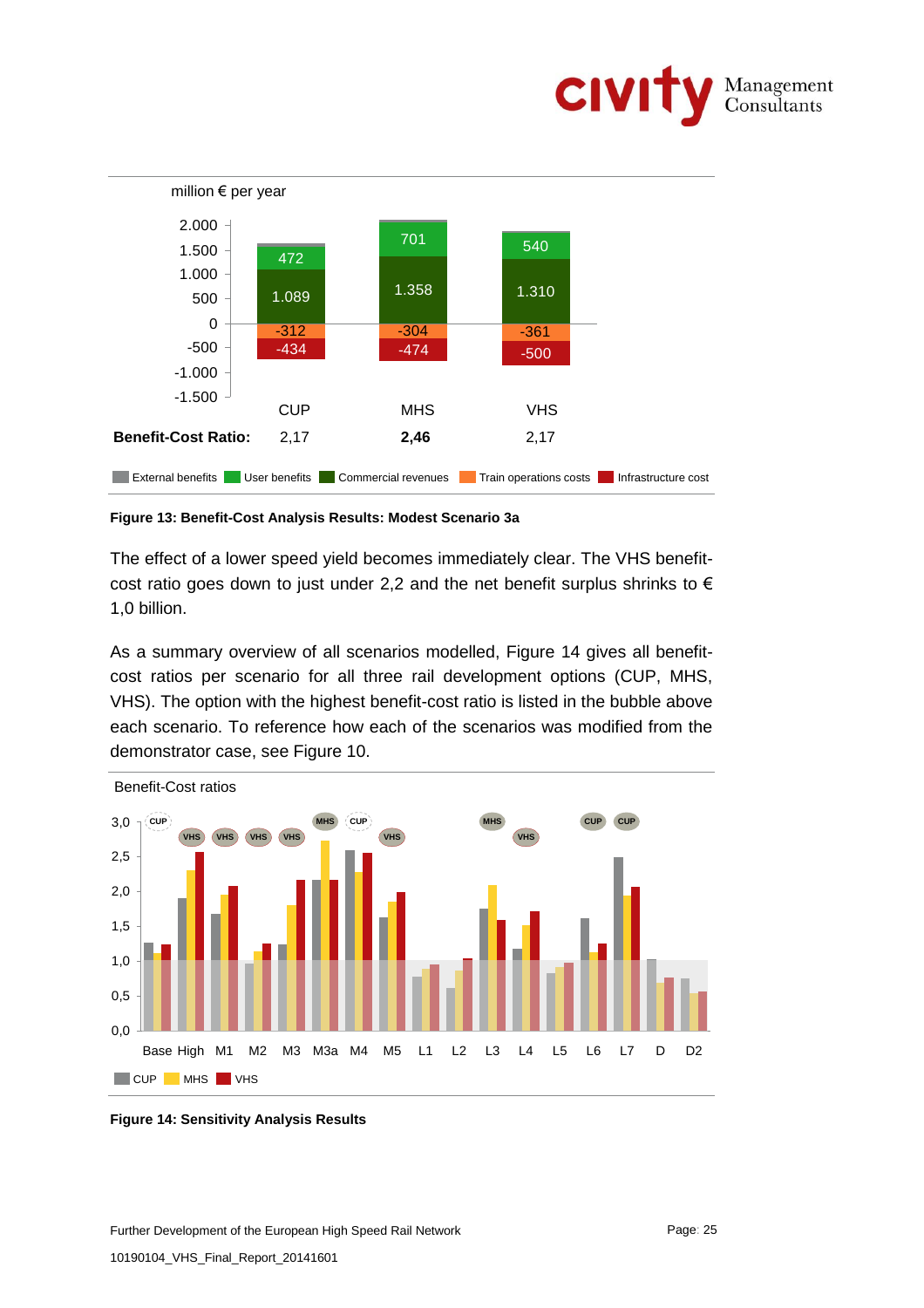

For the scenarios that have a benefit-cost ratio above 1,0 VHS is the preferable option in about half of all cases. CUP qualifies clearly in two cases and narrowly in two more cases. In the latter two, the absolute benefits (in million Euros) of VHS are significantly higher so that the actual choice between CUP and VHS is not as straightforward. MHS finally qualifies as being preferable in two other cases.

Figure 15 gives another visualisation where those options are shown that represent the preferable solution in any of the given scenarios.



Note: The chart shows only the option with the highest benefit-cost ratio for each scenario.

#### **Figure 15: Visualisation of Sensitivity Analysis Results**

Certain CUP scenarios have good benefit-cost ratios and are preferable over high speed options when demand and travel time elasticity are weak. MHS can be preferable to VHS in situations where VHS cannot deliver high speed yields. And conversely, VHS options are clearly superior under scenarios of healthy demand, high speed-yields and strong elasticity characteristics.

## **3.6 Results and Sensitivity Analysis**

The results of this system economic analysis demonstrate that the best option is dependent on a number of factors and a case can be made for CUP, MHS and VHS. The scenario analysis makes it possible to draw key conclusions about when each of the options is preferable. It also makes clear that it is always necessary to review each corridor individually from a full system economic perspective to understand the key drivers for the results.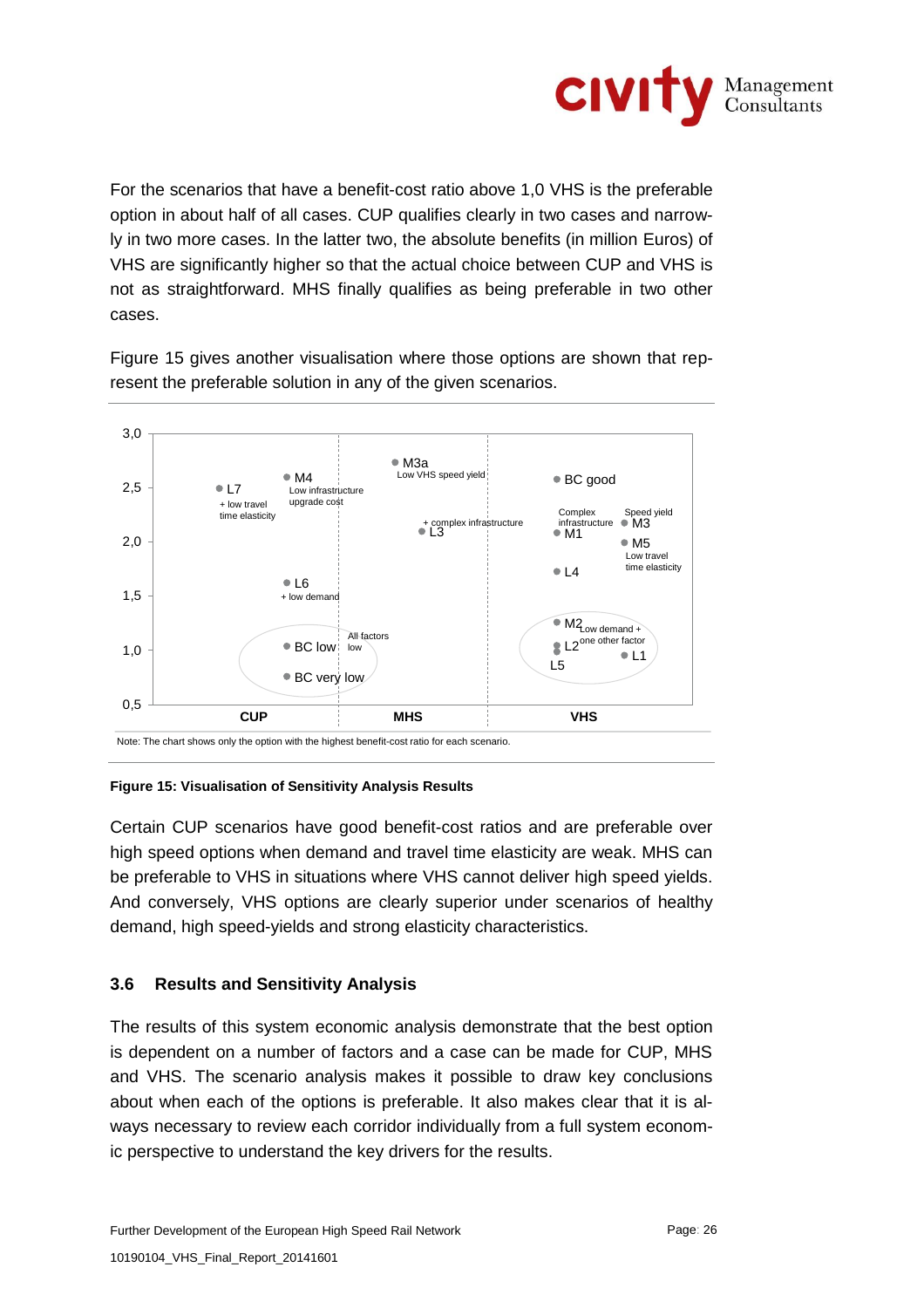

Favourable conditions for **VHS** exist in scenarios with healthy passenger demand, high speed yield and demand elasticity. Such corridors are particularly suitable for VHS when longer stretches of uninterrupted travel at consistent speeds (i.e. high speed yield) can be assured. This allows VHS to compensate for potentially higher infrastructure costs through substantially higher user benefits and commercial revenues. VHS is a preferable option over conventional upgrades when the gap between very high speed and conventional upgrade infrastructure costs is relatively low. Finally, if capacity constraints are an issue, VHS has the best ability to help alleviate future congestion. Increased effective speed and shortened cycle time of trains result in increased capacity. On congested networks, the construction of a new corridor also frees up conventional lines for other uses.

Construction of a **MHS** system with design speeds of 250 - 280 km/h is often not an optimal choice from a benefit-cost perspective. In a few exceptional cases where specific alignment constraints could make VHS infrastructure more expensive than MHS infrastructure, this option may be preferable. A MHS line may also be sufficient when construction of a VHS line is limited with respect to its speed yield. In networks with consistent foreseeable growth rates, VHS systems offer higher capacity reserves for the future than MHS can. This can make a VHS option the better long-term choice even if lower speed options would be sufficient to accommodate the traffic in the short to medium term.

**Upgrading** conventional lines to speeds of 200 - 220 km/h with the CUP option makes sense in a variety of scenarios. One of the most attractive reasons for upgrading is the potentially relatively low additional cost of infrastructure required compared to the construction of a new line. However, in practice, upgrading expenditures can sometimes significantly exceed a normal cost level (assumed in the demonstrator model), nearing costs for construction of high speed. This can happen when upgrading takes place in densely populated urban areas or when more fundamental changes in the alignment and equipment of a corridor are required. In terms of benefits, time savings and additional revenues can be generated in cases where the upgrading already represents a leap forward compared to the previous railway offering. CUP solutions could not achieve the level of passenger demand that MHS/VHS could generate, however, in situations where MHS/VHS rail designs cannot deliver superior speed yields, CUPs are fit for purpose and capable of achieving better benefitcost ratios.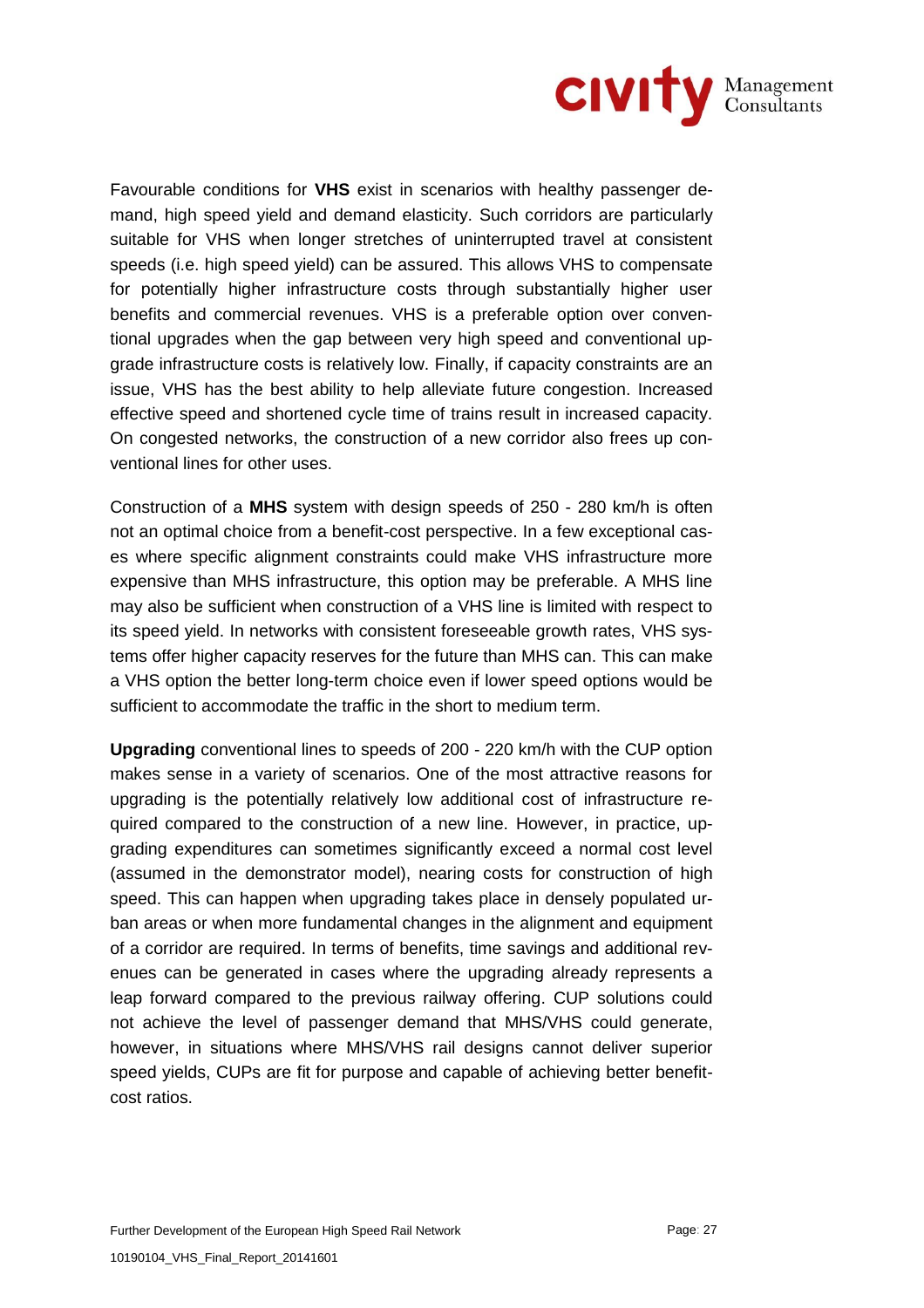

# **4. Future Higher Speed Corridors in Europe**

## **4.1 Broad Assessment of Candidate Corridors**

A variety of corridors are often discussed as potential candidates for high speed development. Several promising corridors were selected from the TEN-T network and further data was collected to determine whether they qualify for future consideration. Corridors considered were those where (i) catchment areas are high, resulting in potentially high demand, (ii) topography is flat or only partially hilly, potentially reducing the high cost of infrastructure, and (iii) the majority of the route is not yet at higher speed levels. A broad range of European corridors could benefit from an upgrade. After a careful review of catchment areas, market demand, topography data, current plans for higher speeds and other criteria, the corridors shown in Figure 16 were selected for further analysis. $<sup>2</sup>$ </sup>



#### **Figure 16: Potential European High Speed Corridors Selected for Further Analysis**

For each of these corridors, a simplified benefit-cost ratio (excluding train operator costs) was calculated in a first step to rank the options under a VHS scenario. This is shown in Figure 17. The analysis took income per capita growth estimates into account for valid longer-term projections and benefits, while also roughly approximating infrastructure costs based on general topography.

 $22$  Please note that other corridors and other markets exist for potential higher speed rail in Europe. The first selection was made primarily based on qualitative data – actual benefits and/or costs may not be optimal for higher speed rail implementation.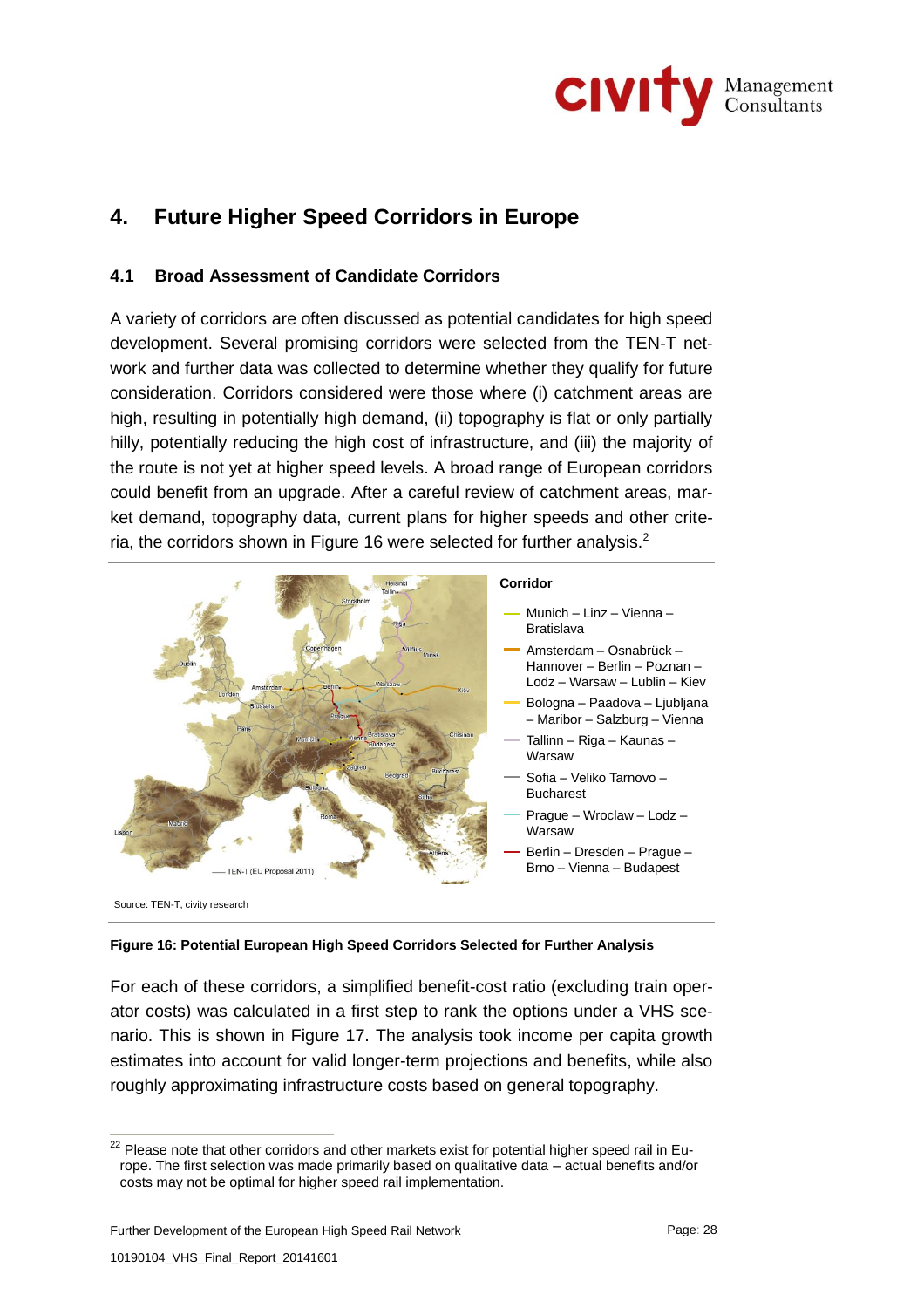

#### **Preliminary Benefit-Cost ratios**



1) Commercial revenues per passenger were adjusted based on the income per capita data in relation to France (impacts benefits in eastern Europe negatively, Luxembourg positively). Construction costs estimated equal for all, assuming world market prices.

#### **Figure 17: Simplified Benefit-Cost Ratio Calculation for VHS for Potential EU Higher Speed Corridors (Excluding Train Operator Costs)**

Additionally, Figure 17 shows that the rail corridors in a majority of Eastern European countries generally have lower benefit-cost ratios than those in Western Europe. This is primarily due to the lower spending power in these countries, requiring railways in most Eastern European countries to lower prices significantly compared to the price levels in Western Europe in order to attract similar passenger levels in markets of similar size. However, an OECD study predicts that Eastern European countries will close a significant portion of the gap to Western Europe by 2060 in terms of GDP per capita, which will support building the case for high speed infrastructure in the long-term (see Johansson et al.).

## **4.2 System Economic Model Application – Top Sample**

*Amsterdam – Warsaw via Berlin* and *Riga – Warsaw* would both see a significant benefit from increased speeds compared to current travel times. These corridors meet many of the criteria mentioned and they have high potential benefit-cost ratios for VHS. Additionally, this selection allows for analysis of one corridor from Eastern Europe and one from Western Europe.

### *Amsterdam – Warsaw*

This route would be a major east-west connector and would better link The Netherlands, Belgium and northwest Germany with the cities of Warsaw and Berlin. Currently, the route between Berlin and Warsaw is served by conven-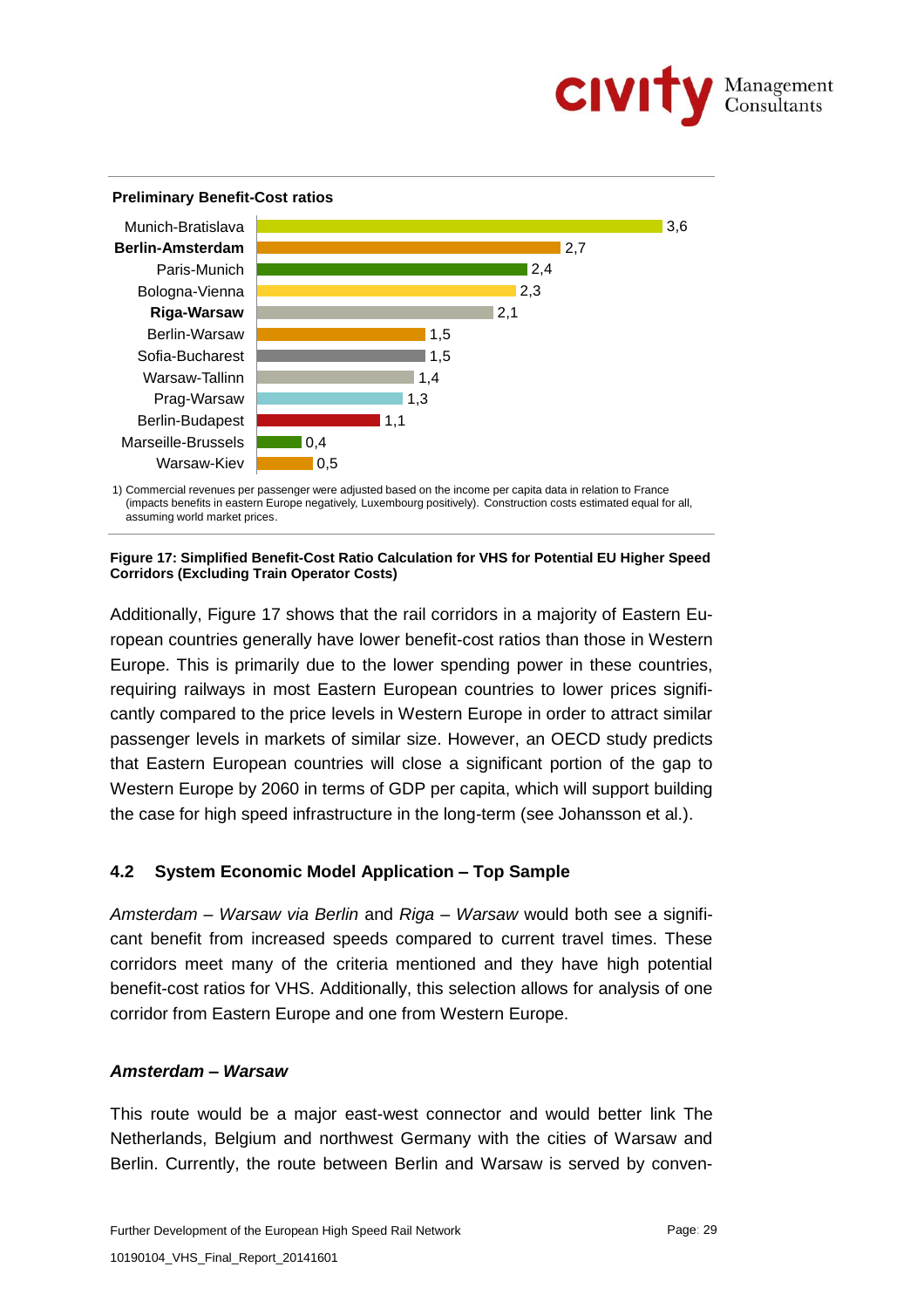

tional rail. A higher speed stretch exists between Berlin and Hannover, but the remainder of the stretch between Hannover and Amsterdam is not at a high speed level. High speed railways would compete effectively with air travel in the corridors *Amsterdam-Berlin*, *Berlin-Warsaw*, *Amsterdam-Hannover* and potentially also between *Amsterdam-Warsaw*.

Currently, the corridor is mostly operating below high speed. In Germany, a longer section between Hannover and Berlin is operating at speeds of 250 km/h, while in The Netherlands the majority of the current line operates at speeds between 125 - 139 km/h. In Poland, wide variations in speed exist between 60 - 160 km/h.



**Figure 18: Line-km Categorised by Maximum Operating Speed,** *Amsterdam – Warsaw*

Total corridor costs and benefits were calculated using the model described in Chapter 3. New travel times were assumed as a result of implementation of each of the three options. Corridor-specific factors, such as travel time, value of time, estimated revenues and others were incorporated into the model to calculate a specific benefit-cost ratio for each of the options (VHS, MHS, CUP).

The results of the analysis, as shown in Figure 19, indicate that CUP has the highest benefit-cost ratio. VHS, however, has the highest absolute benefit surplus of all the options at  $\epsilon$  2,0 billion (total benefits – total costs), which is approximately 30 % higher than CUP. Additionally, from a net financial benefit (commercial revenues – costs) CUP and VHS are nearly equal.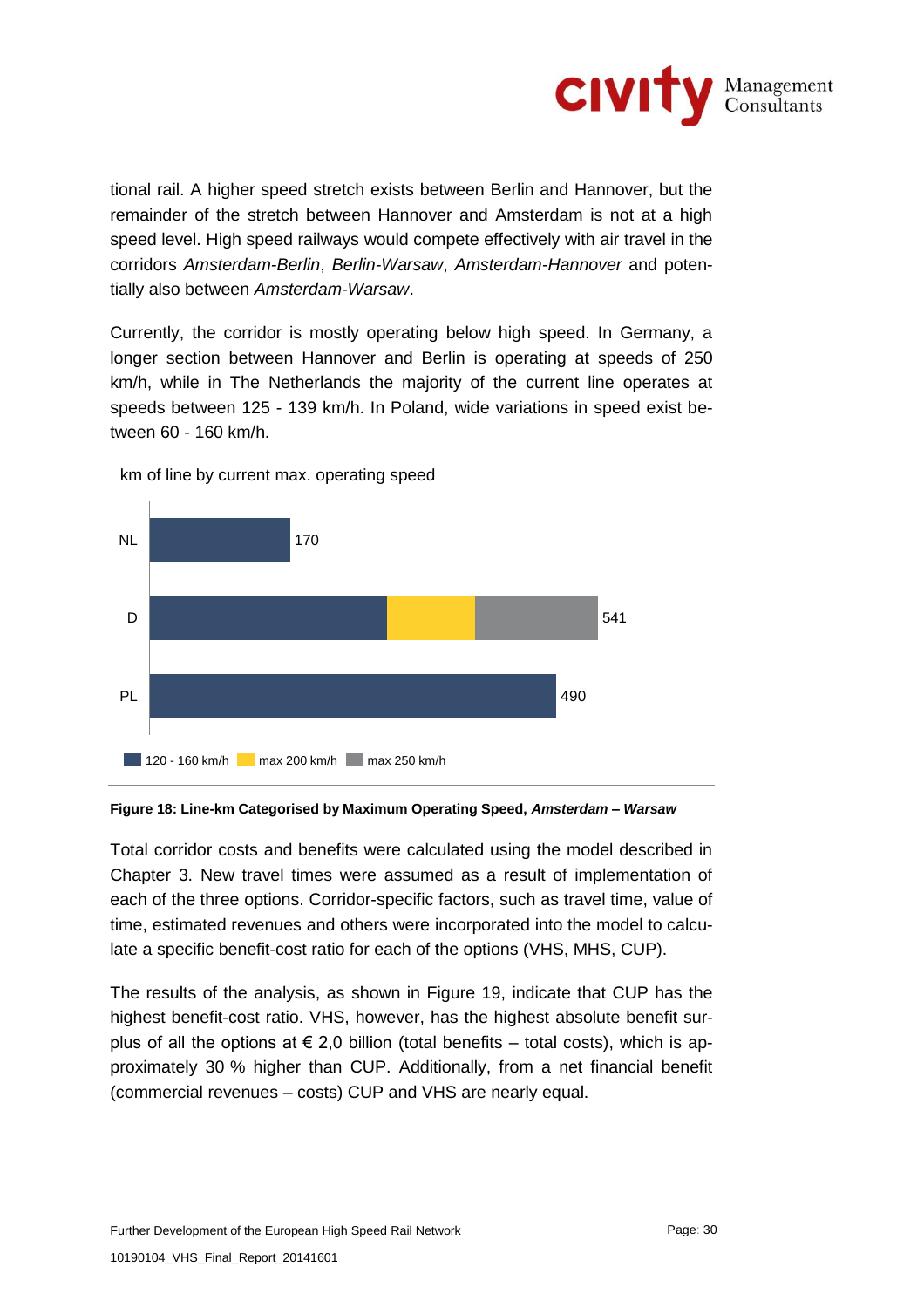



**Figure 19: Benefit-Cost Analysis Results:** *Amsterdam – Warsaw* **Corridor**

## *Riga – Warsaw*

Current travel times between these Eastern European capitals are extremely high, at 27 hours for less than 700 km of distance. Plans to incrementally upgrade this corridor to higher conventional rail speeds are currently being implemented. This is a part of the Priority Project 27 for the EU which further connects with Tallinn and Helsinki to the north and is referred to as "Rail Baltica".

As a result of implementation of CUP, MHS or VHS on the entire corridor, travel times would be reduced to 3:44, 3:05 and 2:39 (h:mm) respectively. As a result of the vast improvement over current travel times, a high level of benefits would be generated for all options. Figure 20 shows the benefits and costs as a result of these options.

The user benefits arising from higher speed rail are very high for this corridor because the rail share of the market and travel speed is low today. Commercial revenues and user benefits are lower than in Western European countries because of the lower GDP per capita. Construction cost, however, would be close to Western Europe prices, assuming that the cost of infrastructure, construction and rolling stock will be at world market prices. The cost of the infrastructure for CUP is expected to be higher than in other areas, because of the low current standard of the line.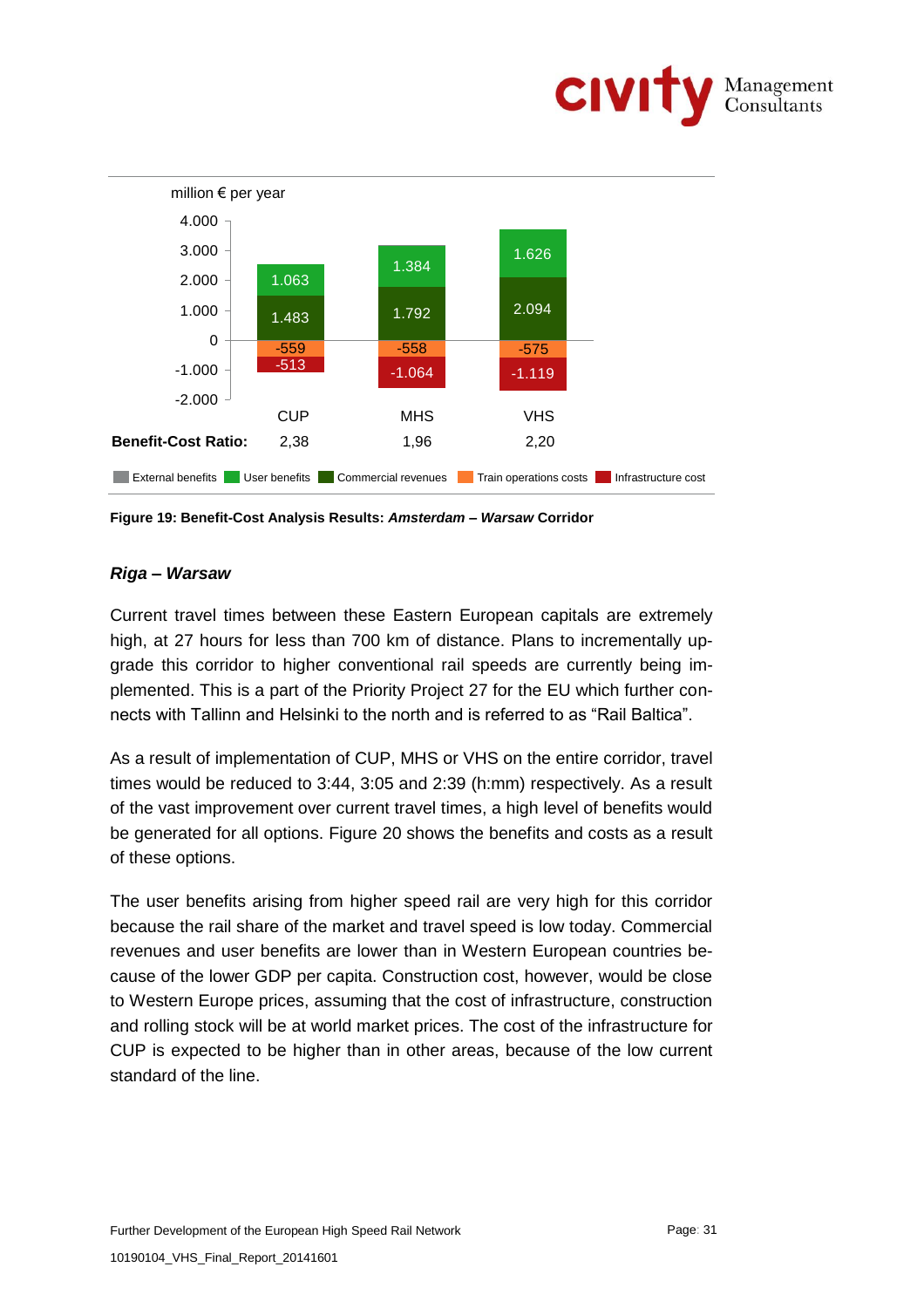



**Figure 20: Benefit-Cost Analysis Results:** *Riga – Warsaw* **Corridor** 

In this case, similar to the *Amsterdam - Warsaw* corridor, the VHS benefit-cost ratio may be lower than that of CUP, but the absolute surplus benefits for VHS are higher than for CUP by 6 %. This absolute surplus benefit difference to CUP is lower than for the *Amsterdam – Warsaw* corridor, which makes the case for VHS more difficult on this corridor. However, when excluding user and external benefits from the analysis, the CUP and VHS benefit-cost ratios are about equal. From a financial perspective, all three options would require government subsidisation.

The analysis shows that while VHS results in higher absolute surplus benefits than the other options, the benefit-cost ratios tend to favour the CUP option. The results of this high-level analysis do not signify that any of the options on existing corridors are particularly suited for one option over another. As stated previously, an in-depth analysis comparing speed options needs to be conducted for all potential corridors to further differentiate between the benefits and costs of speed options from a full system cost perspective.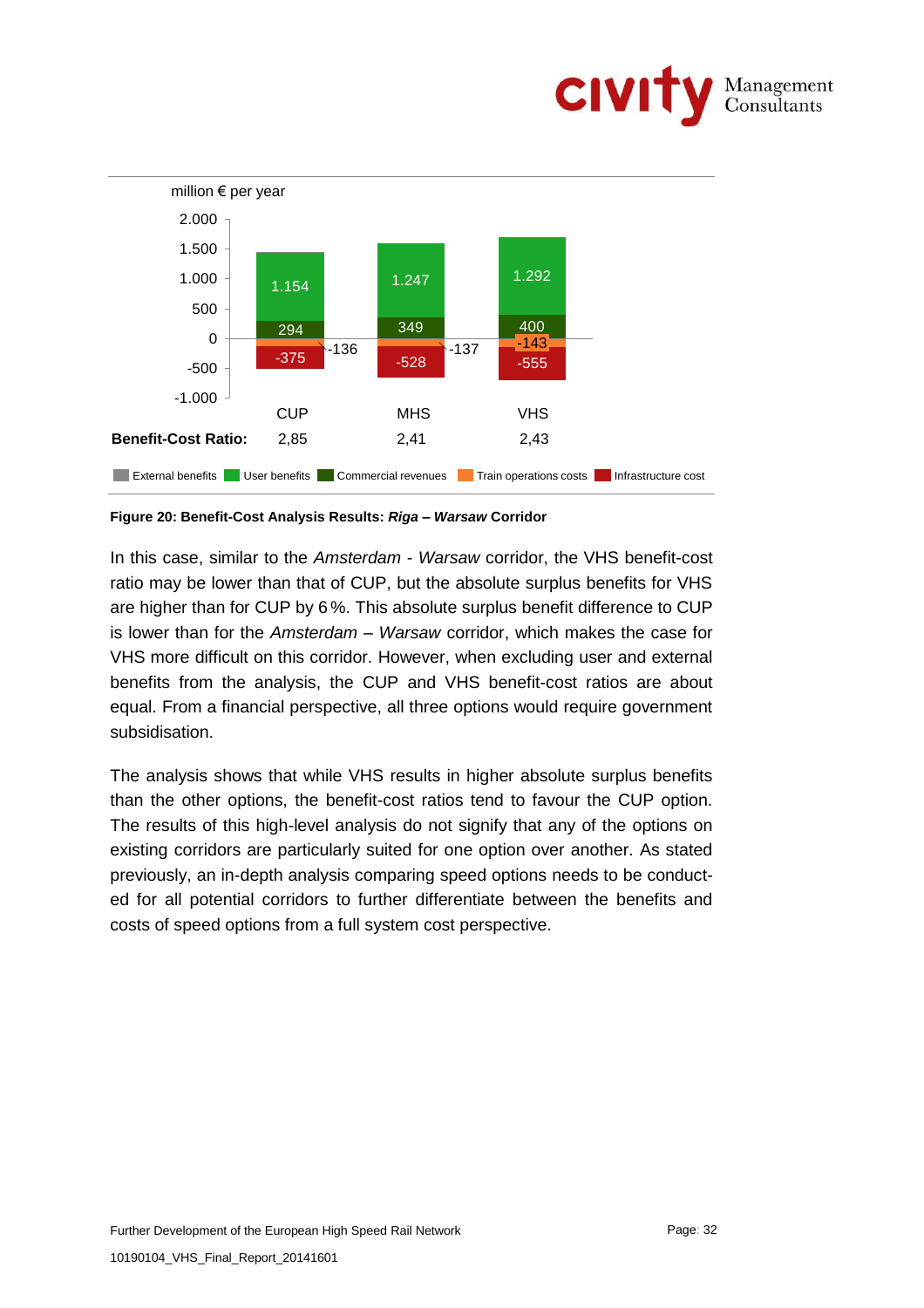

## **5. Summary and Conclusions**

The EU has ambitious plans for furthering the development of higher speed rail in Europe. However, given tight budgets for infrastructure investment, a solid economic case needs to be made to warrant investment. Full system economic analysis can support policymakers make this decision. Such an analysis should integrate corridor characteristics and corridor-specific demand, as well as an assessment of major direct and socioeconomic costs and benefits that result from the project.

The choice to develop a corridor either through VHS, MHS or a CUP depends on a complex array of operational, infrastructural and market parameters. Base demand and elasticity of demand are key contributors to determining a preferred alternative, as are infrastructure costs and corridor characteristics. In healthy demand and elasticity scenarios, VHS is often the superior option while in other scenarios CUP may have a better benefit-cost ratio. In favourable cases, benefit-cost ratios for all options are as high as 2,0 to 3,0. In more modest demand and elasticity scenarios, VHS and CUP benefit-cost ratios tend to be similar but with proportionally lower values. Because of the complex array of parameters, each potential rail corridor must be analysed individually to assess which option is optimal.

Favourable conditions for VHS exist in scenarios with healthy passenger demand, long stretches of uninterrupted travel (high speed yield) and high travel time elasticity of demand. If capacity constraints are an issue, both VHS and MHS can help alleviate future congestion. On congested networks, the construction of a new corridor also frees up conventional lines for other uses. Construction of a MHS system with design speeds of 250 - 280 km/h is often not an optimal choice from a benefit-cost perspective. It often has a lower benefit-cost ratio since infrastructure costs are approximately the same as VHS while demand is lower. In a few exceptional cases where a high speed yield cannot be achieved (as a result of specific alignment constraints, short distances between stops) this option may be preferable. Upgrading conventional lines to speeds of 200 - 220 km/h makes sense in a variety of scenarios, primarily because of the potentially relatively low additional cost of infrastructure. However, in practice, upgrading expenditures can sometimes significantly exceed a normal cost level (assumed in the demonstrator model), nearing costs for construction of MHS/VHS. This can happen when upgrading takes place in densely populated urban areas or when more fundamental changes in the alignment and equipment of a corridor are required. Absolute benefits generated by CUP will not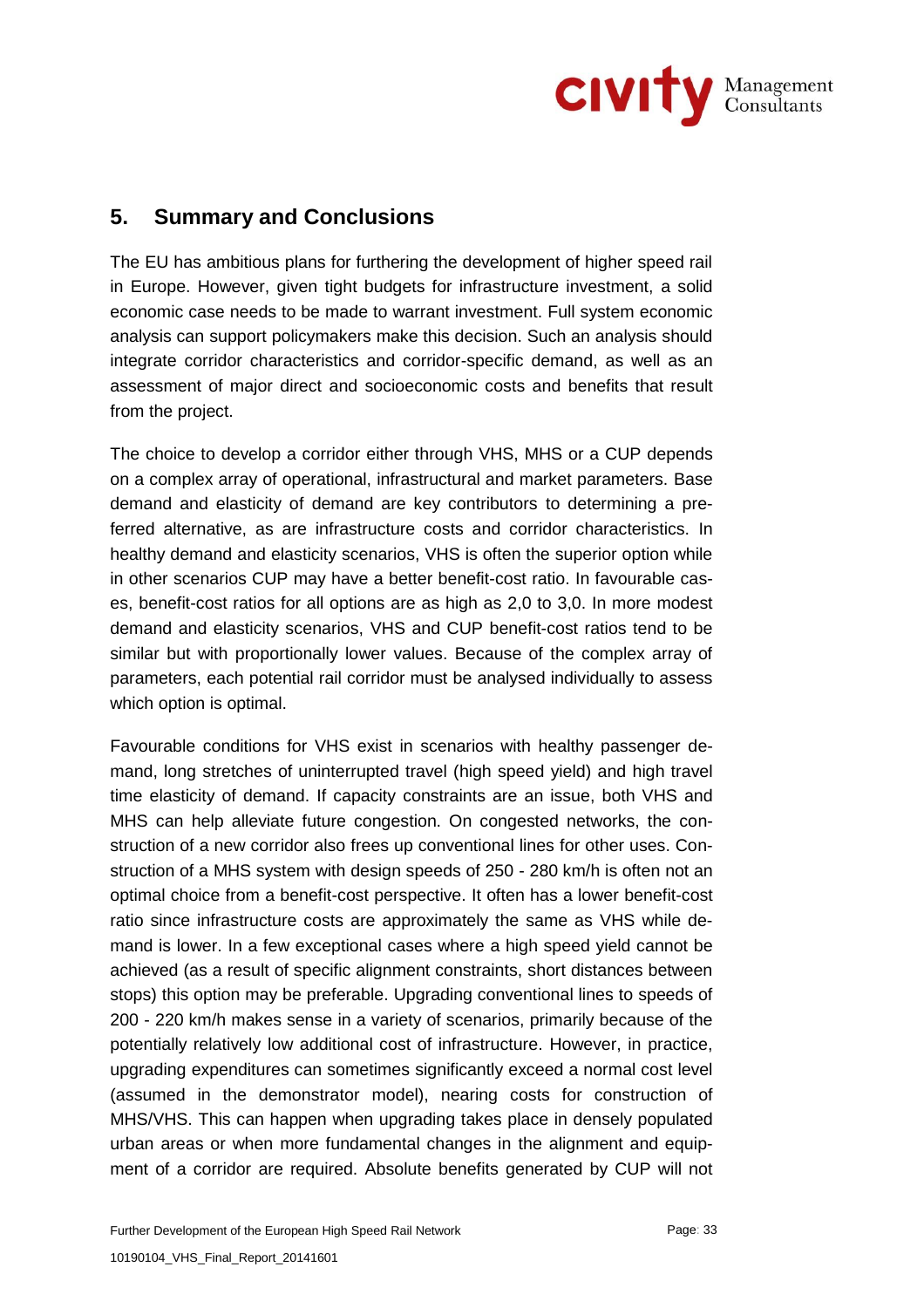

usually be at the levels of VHS or MHS. However, in situations where high speed rail designs cannot deliver superior speed yields, catchment areas are modest and no additional capacity is required, CUP is fit for purpose and capable of achieving better benefit-cost ratios.

Finally, two corridors *Amsterdam – Warsaw* and *Riga – Warsaw* were analysed with regard to VHS, MHS and CUP suitability. In both cases, the CUP option shows the highest benefit-cost ratio, while VHS had the highest absolute surplus benefit (total benefits – total costs). These corridors would generate significant user benefits as a result of travel time savings. These benefits are complemented by higher commercial revenues as a result of increased demand on the routes.

In summary, the full system economic account from this study comparing the three higher speed options VHS, MHS and CUP reveals that scenarios exist where each option is the optimal one. The future decisions facing policymakers and railways with respect to financing higher speed rail investment projects will require such analyses to select the optimal design speed on a corridor-specific level. Certain corridors may be ideal for VHS while for some corridors a conventional upgrade will suffice. When looking beyond the benefit-cost perspective, other factors, including capacity concerns, citizen mobility and environmental impacts also help make the case for each of the options. For the pressing issue of freight and passenger rail network saturation specifically, it may be a wise decision to allocate capacity to higher speeds on the European network.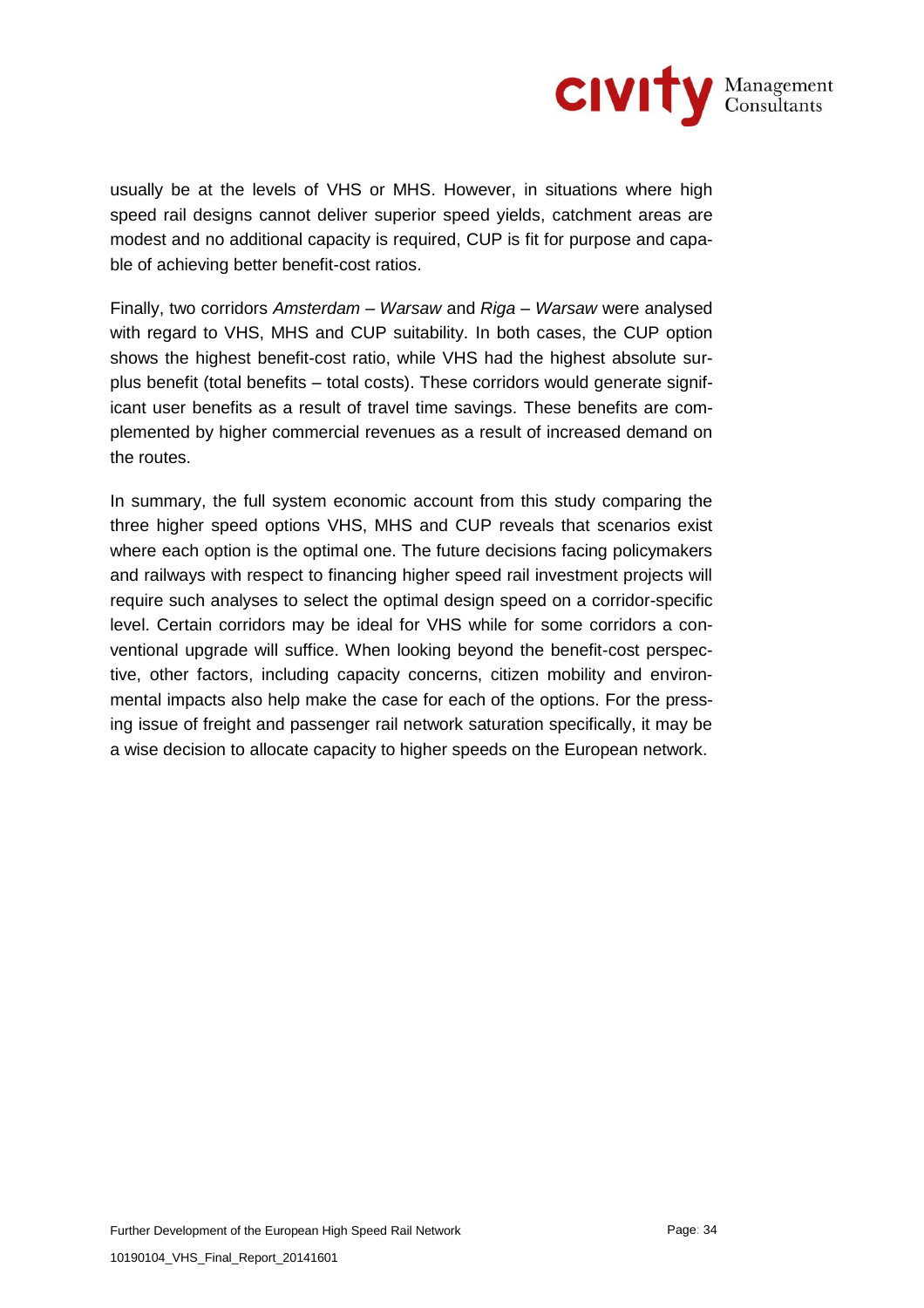

## **Glossary**

**Very High Speed Rail (VHS):** Passenger rail lines built and equipped for design speeds of 300 km/h and higher.

**Medium High Speed Rail (MHS):** Passenger rail lines built and equipped for design speeds of 250 - 280 km/h.

**Conventional Upgrade (CUP):** Upgrade and modernisation of the existing infrastructure to enable speeds on the line at or slightly above 200 km/h.

**Travel time elasticity of demand:** The travel time elasticity of demand is defined as the percentage change in total passenger demand for rail trips divided by the percentage change in price of rail trips.

**Price elasticity of demand:** The price elasticity of demand is defined as the percentage change in total passenger demand for rail trips divided by the percentage change in total travel time of rail trips.

**Catchment areas:** The area and population from which a service (in this case rail service) attracts customers.

**Speed yield:** The ratio of the effective travel speed to the design speed of a line.

**Absolute surplus benefit:** The total benefits minus the total costs.

**System economic analysis:** Holistic approach to measuring potential benefits and costs of a system. For the train system, this involves costs such as total infrastructure costs and operations costs. Benefits include commercial revenues from the train service itself as well as monetised travel time savings that users realise and monetised externalities.

**Benefit-cost ratio:** Summation of total benefits (in the system economic analysis external benefits, user benefits and commercial revenues) divided by total costs (train operator costs and infrastructure costs).

**Dedicated lines:** Tracks that are meant to serve only passenger rail traffic.

**Mixed traffic:** Tracks that support both freight and passenger rail traffic.

**Train operations program:** The service frequency and capacity on the route to meet demand.

Further Development of the European High Speed Rail Network **Page: G-1** Page: G-1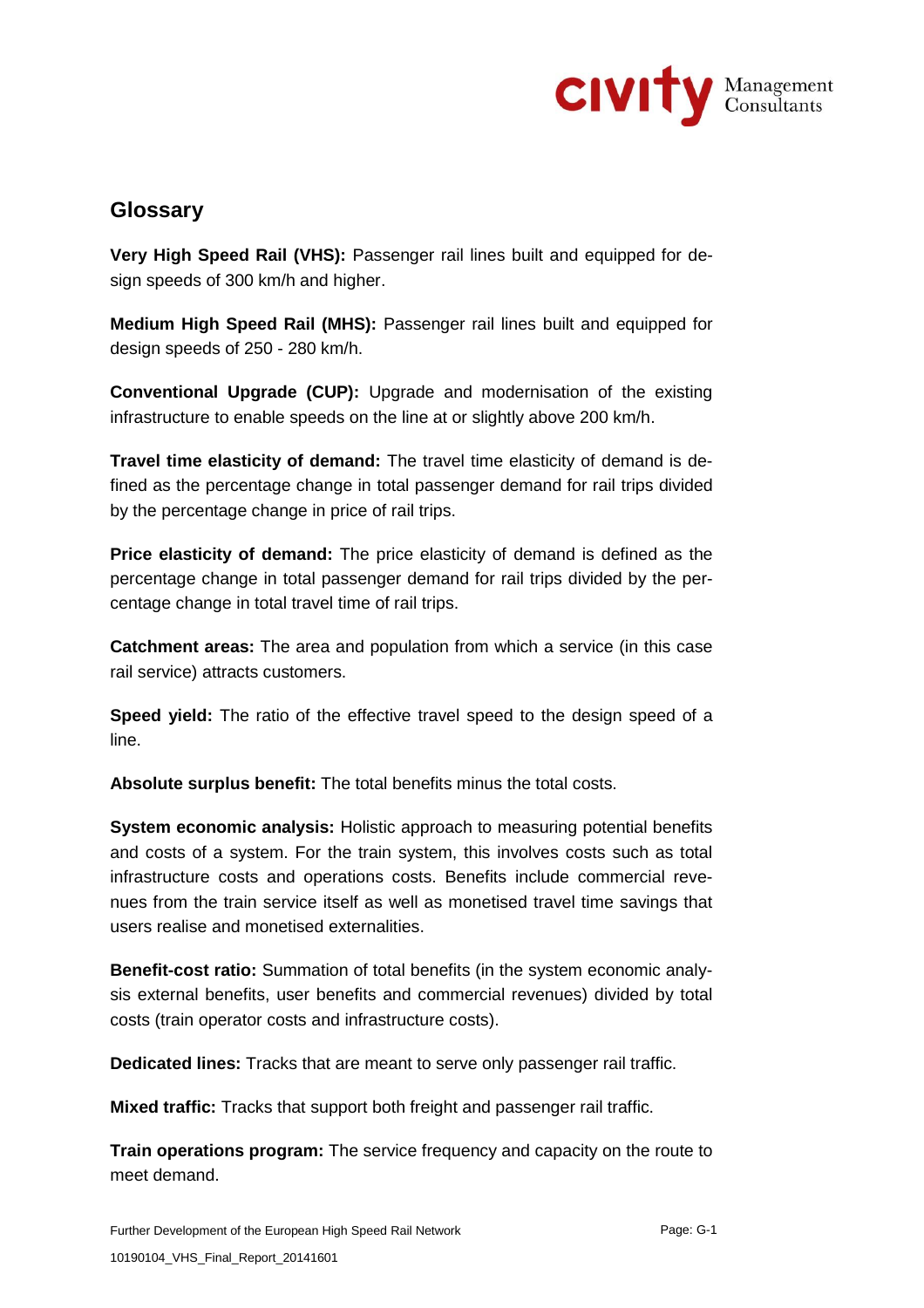

**Turnaround times:** The length of time that a train spends at its terminating station after a trip before leaving the terminating station for another trip.

**Commercial revenue:** Revenue from ticket sales

**Reserve factors:** Total number of train and staff that the railway has in order to support additional capacity needs for unscheduled events including but not limited to major emergencies, train malfunctions, strikes etc.

**Civil structures:** Defined as tunnels and bridges for the purposes of this study

**External benefits:** External benefits as defined in this study are the additional monetised societal benefits that a higher speed rail option brings in the areas of climate change impacts, air pollution impacts, urban effects, impacts on nature/landscape, noise, accidents and others.

**Design speed:** The speed at which trains were designed to operate on a given route or track segment.

**Effective travel speed:** The measured speed between two cities when taking into account all planned stops and slower speed sections of a particular route. For example, while the majority of track between city X and Y may support train operations at 300 km/h, planned stops as well as acceleration and deceleration lower the effective speed below 300 km/h.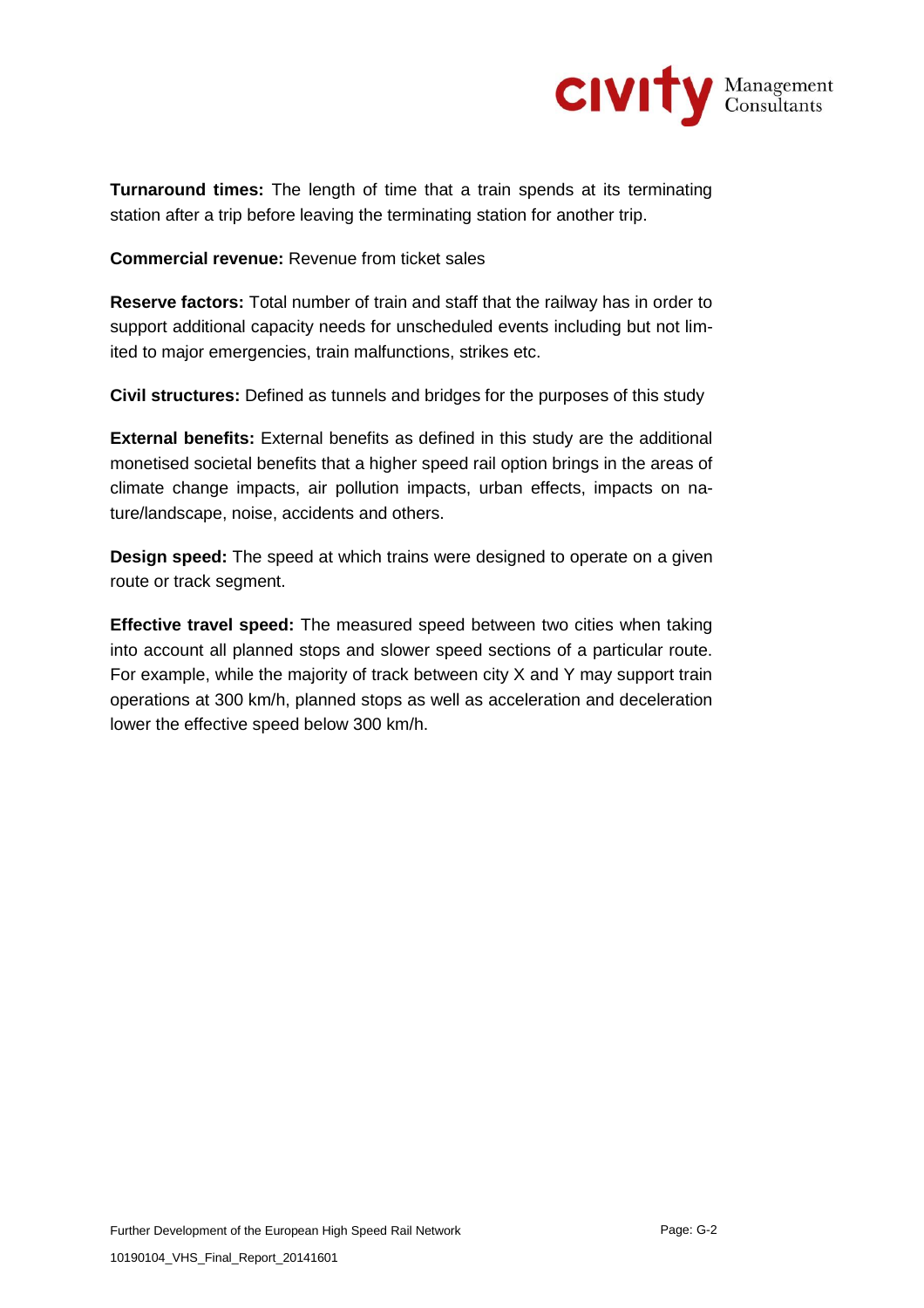

## **References**

Bickel, P., Friedrich, R., Burgess, A., Fagiani, P., Hunt, A., De Jong, G., Laird, J., Lieb, C., Lindberg, G., Mackie, P., Navrud, S., Odgaard, T., Ricci, A., Shires, J., Tavasszyet, L. (2006). Developing Harmonised European Approaches for Transport Costing and Project Assessment.

Breimeier, R. (2002). Transrapid oder Eisenbahn: Ein technisch-wirtschaftlicher Vergleich, Luzern.

Deutsche Bahn. (2010). Deutsche Bahn: 2012 Annual Report, downloaded from the DB website.

Eurocontrol. (2013). Challenges of Growth 2013, Summary Report.

European Commission (1). (2011). White Paper: Roadmap to a Single European Transport Area – Towards a competitive and resource efficient transport system.

European Commission (2). (2012). EU transport in figures – statistical pocketbook 2012.

European Commission (3), Directorate General Regional Policy. (2008). Guide to Benefit-Cost Analysis of Investment Projects.

European Commission (4), Directorate General Regional Policy. (2010). Highspeed Europe: A sustainable link between citizens.

Garcia, A. (2010). Relationship between rail service operating direct costs and speed, prepared for the International Union of Railways (UIC).

Johansson, A. et al for the OECD (2012). Looking to 2060: Long-term growth prospects for the world.

Laird J., Nellthorp J., Mackie P. (2005). Network effects and total economic impact in transport appraisal, Transport Policy 12, pp.537-544.

LeBoeuf, M. and Paix, J.F. (2012). Analyse économique de a vite se sur les LGV, La Revue Générale des Chemins de Fer.

MVV Consulting and Tractebel Engineering. (2009). High Speed Rail – An Easy Way to Connect, prepared for the European Commission – DG TREN.